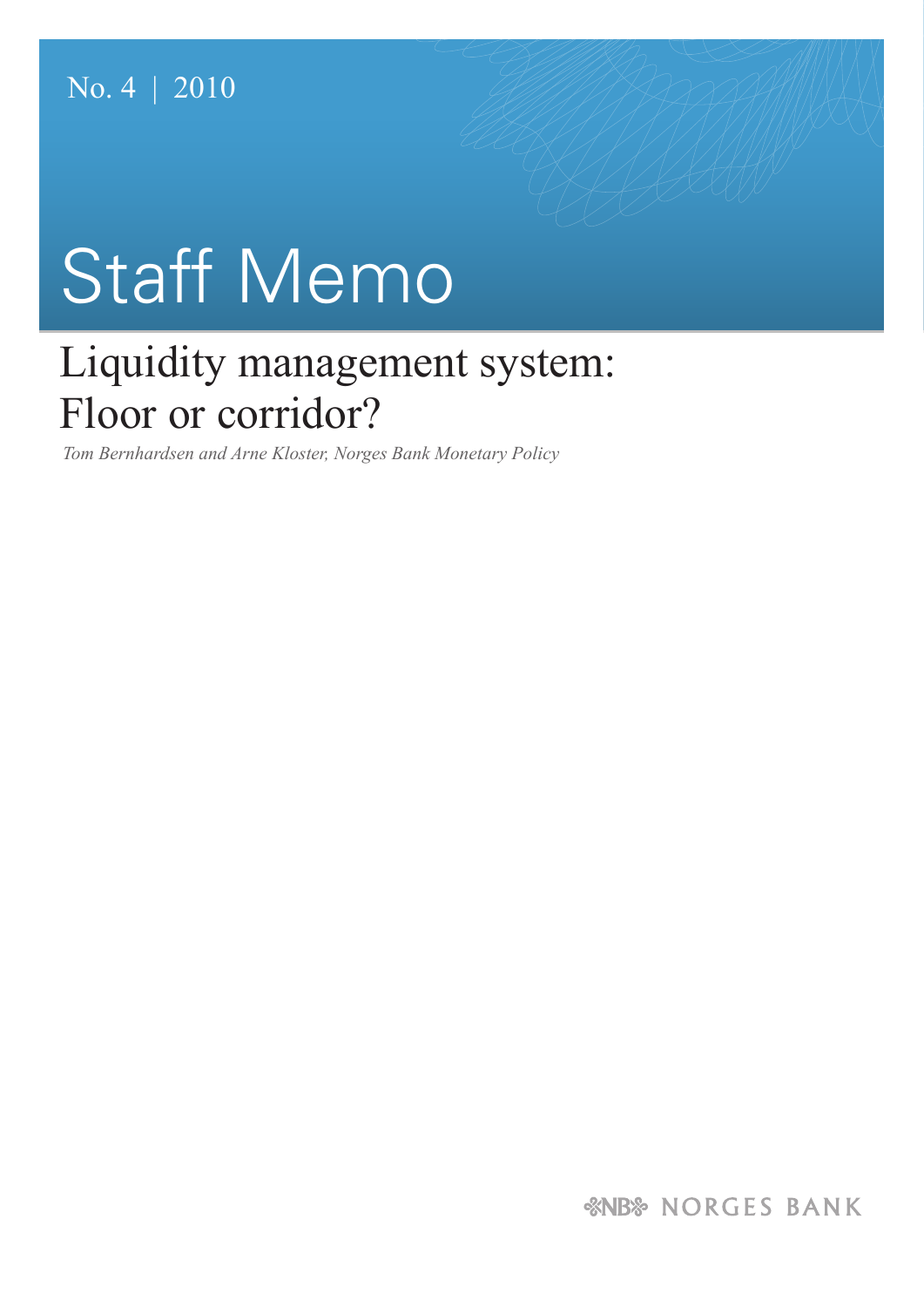Staff Memos present reports and documentation written by staff members and affiliates of Norges Bank, the central bank of Norway. Views and conclusions expressed in Staff Memos should not be taken to represent the views of Norges Bank.

#### © 2010 Norges Bank

The text may be quoted or referred to, provided that due acknowledgement is given to source.

Staff Memo inneholder utredninger og dokumentasjon skrevet av Norges Banks ansatte og andre forfattere tilknyttet Norges Bank. Synspunkter og konklusjoner i arbeidene er ikke nødvendigvis representative for Norges Banks.

© 2010 Norges Bank Det kan siteres fra eller henvises til dette arbeid, gitt at forfatter og Norges Bank oppgis som kilde.

#### **ISSN 1504-2596 (online only)**

**ISBN 978-82-7553-547-2 (online only)**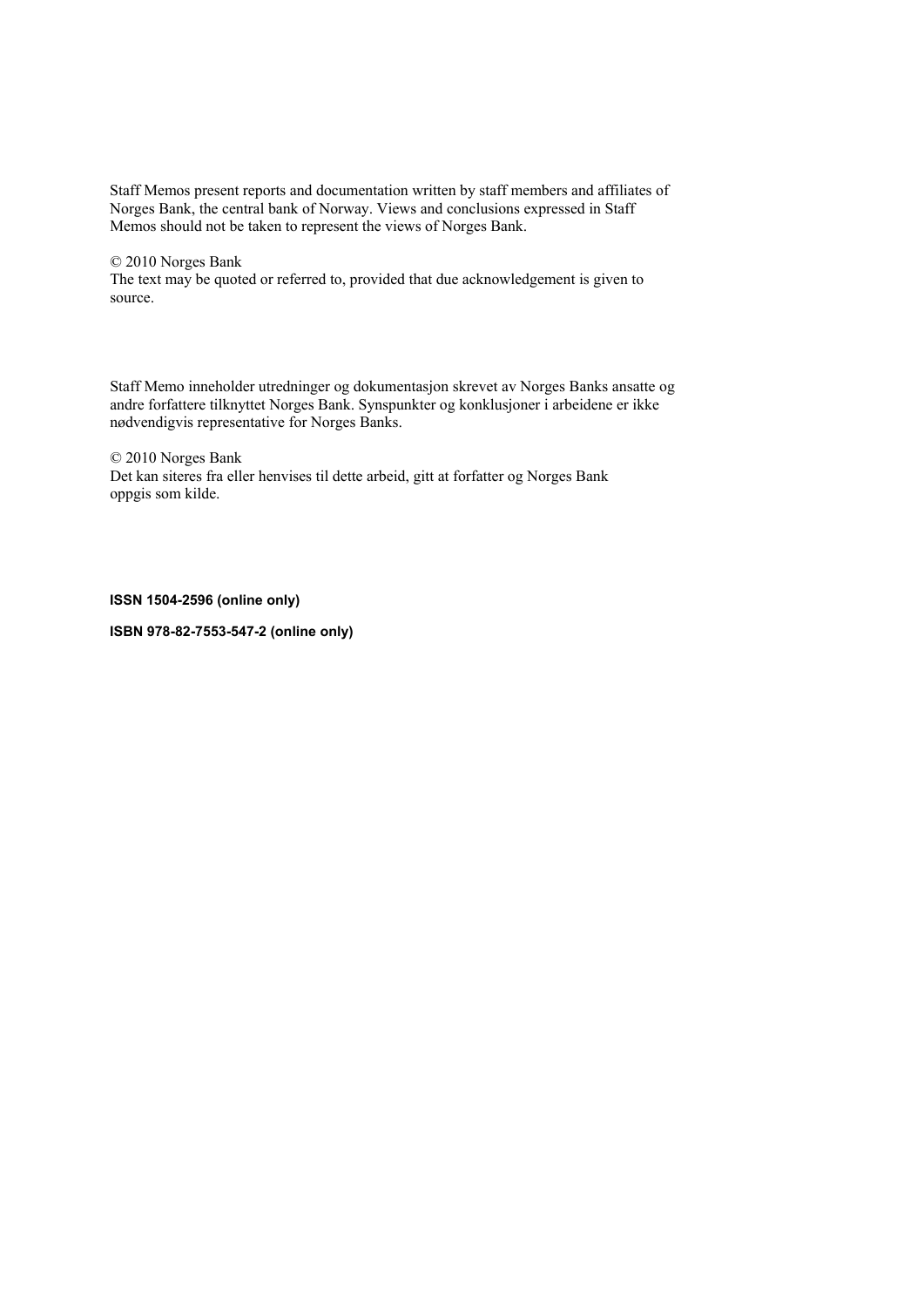# **Liquidity management system: Floor or corridor?**

by Tom Bernhardsen and Arne Kloster<sup>1</sup>

# **1. Introduction**

1

Liquidity policy aims to implement monetary policy decisions taken by central banks, normally with the objective of stabilising short-term money market rates around the key policy rate. The most common liquidity operational framework is a so-called corridor system, with standing central bank facilities that lend to and accept deposits from banks. The deposit rate constitutes a floor for the overnight money market rate, as no bank will lend money in the market to a rate of interest lower than what it can get at the central bank. Similarly, the lending rate constitutes a ceiling for the overnight money market rate, as no bank will borrow money at a rate higher than what the central bank charges (as long as it is eligible for loans at the central bank and can provide sufficient collateral). Normally, the key policy rate is in the mid of the corridor, and to keep the overnight rate close to the key rate, the central bank must adjust liquidity supply so that the key rate materialises in the overnight market.

In a floor system the key policy rate is equal to the central bank's deposit rate. Then the central bank must provide the banking system with so much liquidity that the overnight rate approaches the central bank's deposit rate. In fact, one advantage with a floor system is that the central bank can increase the supply of liquidity to the banking system without pushing short-term money market rates below the key rate. This implies that the central bank has two independent tools, the interest rate and the amount of liquidity supplied.

During the financial crisis several central banks have in practice moved from a corridor system towards a floor system, at least temporarily. The purpose of this article is to discuss the two systems and show how the measures taken during the financial crisis has changed the liquidity management framework in some countries. We do not attempt to give a complete overview of all central banks' liquidity management framework, but concentrate on the issues most relevant for the "floor vs. corridor"-discussion.

<sup>&</sup>lt;sup>1</sup> Tom Bernhardsen is senior adviser and Arne Kloster assistant director, both in the Department for Market Operations and Analysis. The views expressed in this article are the views of the authors and do not necessarily reflect the views of Norges Bank.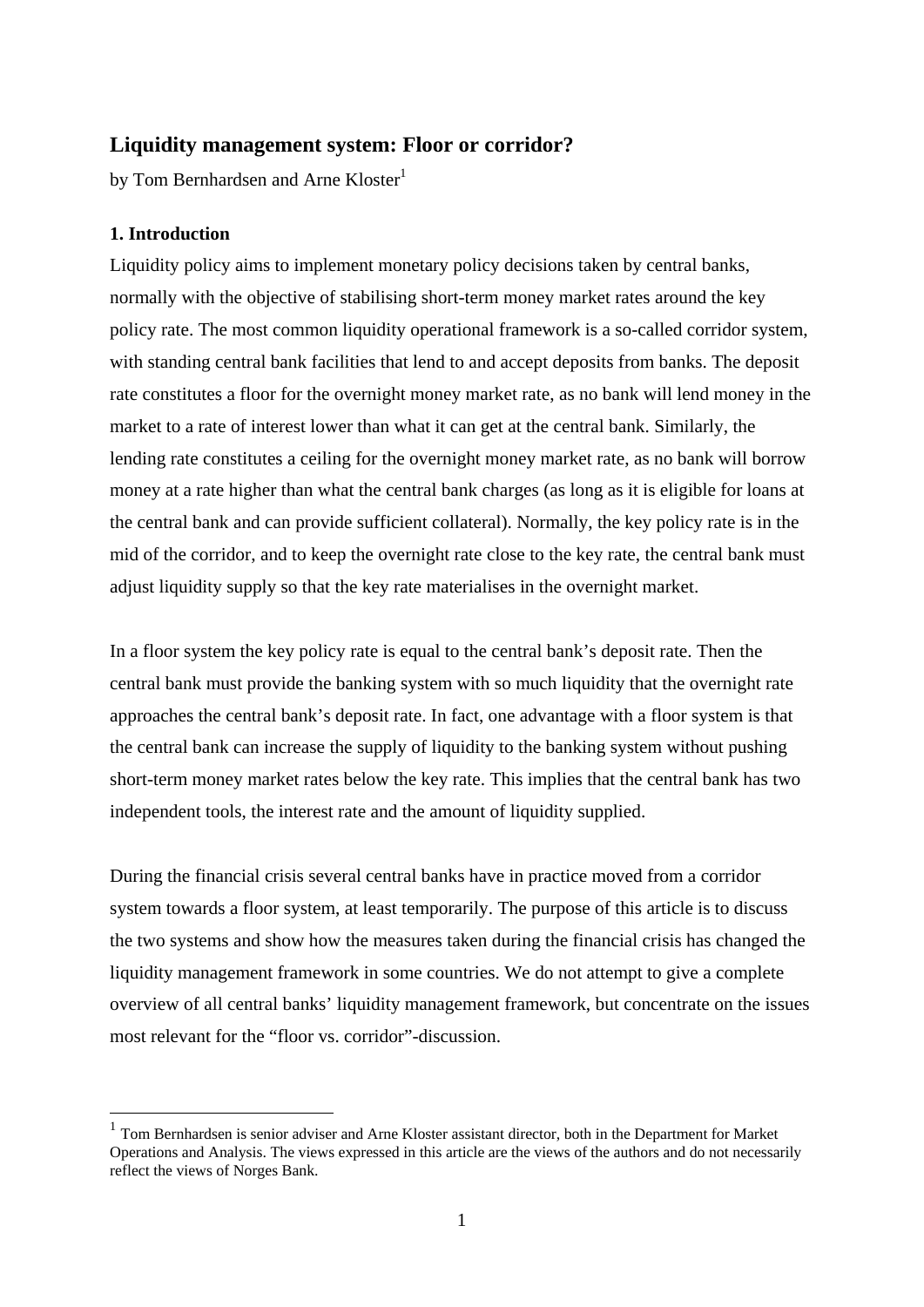In the next section we first go through the liquidity management system in Norway, a floor system, and show how liquidity operations have evolved in the course of the financial crisis. In section 3 we discuss advantages and disadvantages with the two systems within the framework of a simple model. Then, in section 4 we have a closer look at recent changes in the liquidity management framework for some countries (US, the euro area, UK, Sweden, Canada, New Zealand and Switzerland). With the help of the simple model we relate these changes to our floor-corridor discussion. Finally, section 5 concludes.

# **2. The liquidity management system in Norway: A floor system**<sup>2</sup>

Monetary policy in Norway is based on an inflation targeting regime, introduced in 2001.<sup>3</sup> The main instrument of monetary policy, the key policy rate, is the rate of interest on banks overnight deposits in the central bank. All reserves are remunerated at this rate. There are no reserve requirements in Norway, but banks need liquidity for intra-day transactions with each other. Each day starts with each bank having a certain amount of liquidity on the account with the central bank. At the end of the day banks with a liquidity deficit must borrow from banks with a liquidity surplus. Banks not able to cover a liquidity deficit by borrowing in the interbank market will need to borrow additional liquidity from the central bank at an interest rate one percentage point above the deposit rate.

All banks established in Norway can have a sight deposit account with Norges Bank. The sum of banks' overnight deposits in their accounts is known as the total liquidity of the banking system. The role of liquidity management is to ensure that there is sufficient liquidity in the banking system for the short-term money market rates to remain close to the key policy rate. In order to ensure that banks have sufficient deposits in Norges Bank, one needs to estimate the level of liquidity in the banking system in the absence of liquidity provisions of the central bank. This is known as structural liquidity. Structural liquidity is in particular influenced by

 $2$  This section draws on Bernhardsen et. al. (2009) and Fidjestøl (2007). In particular, Fidjestøl provides a more detailed discussion of the liquidity framework in Norway, while Bernhardsen et. al. go through measures taken by Norges Bank during the financial crisis.<br><sup>3</sup> The operational target is annual consumer price inflation of 2.5 per cent over time. The regime is flexible, so

that weight is given to both variability in inflation and variability in output and employment. The key policy rate is set by the Executive Board, normally every sixth week, with a view to stabilising inflation close to the target in the medium term. Three times a year, at every third monetary policy meeting, a Monetary Policy Report is published at the same time as the interest rate decision. In the Report, Norges Bank analyses the current economic situation and publishes its economic forecasts. Since 2005 Norges Bank has published its own interest rate forecast, on which the reference scenario for the economic outlook is based.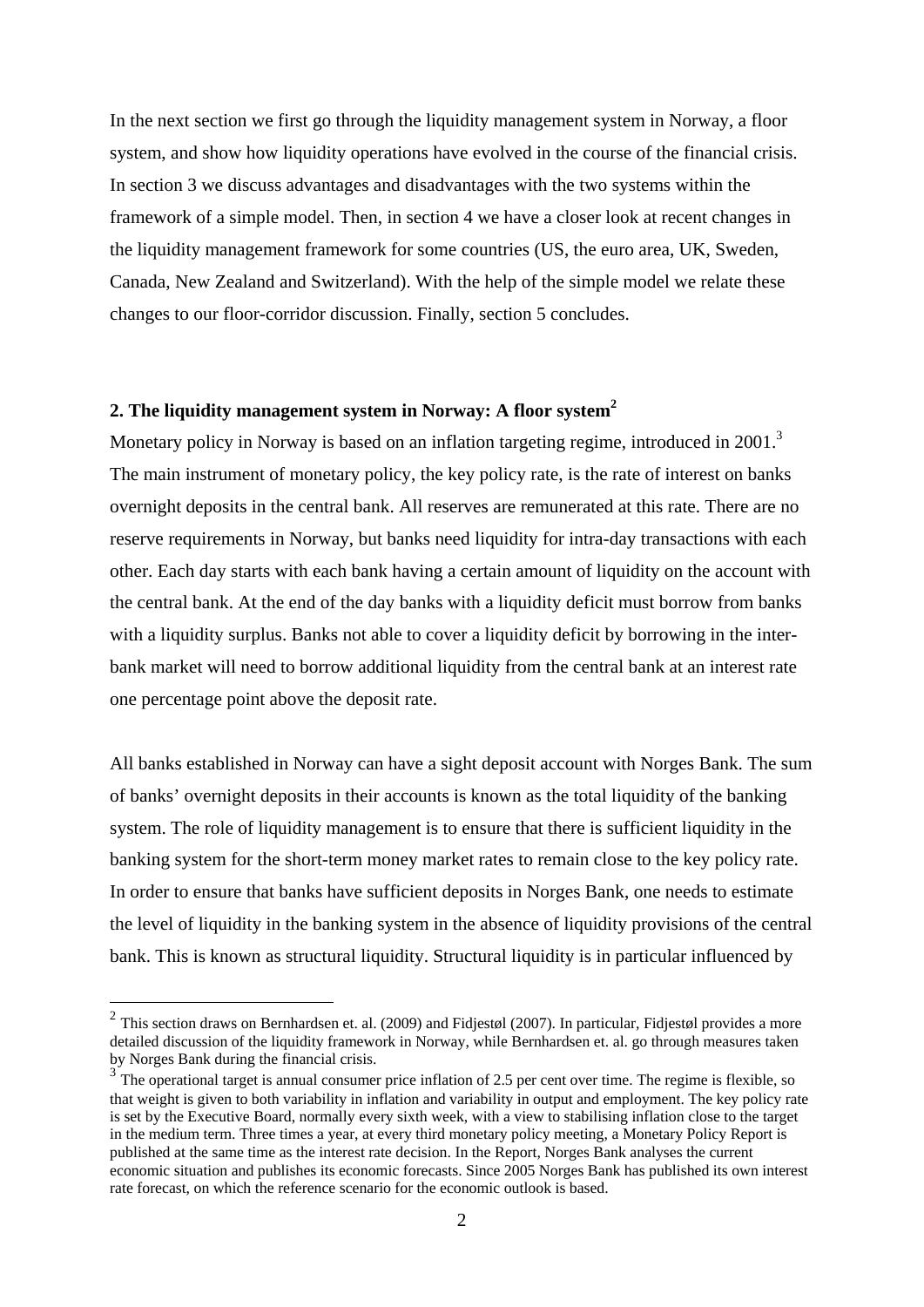transactions between the government and the rest of the economy, as the government holds its account at the central bank. These flows are often large, and the exact size of these payments is normally not known in advance. This implies that structural liquidity is difficult to forecast precisely.<sup>4</sup>

Based on a forecast for structural liquidity, Norges Bank decides whether it is necessary to supply additional liquidity. The liquidity provisions from Norges Bank are normally supplied via fixed-rate loans (F-loans). The interest rate on F-loans is usually determined by competitive multi-price auction and will in most cases be only marginally higher than the key policy rate.<sup>5</sup> Chart 1 shows both structural and total liquidity, indicating that while structural liquidity is very volatile, Norges Bank provides additional liquidity to the banking system to stabilise total liquidity at the appropriate level. Like in other countries, different kinds of liquidity measures were undertaken during the height of the financial crisis. Hence, total liquidity in the banking system increased substantially in the last quarter of 2008 and stayed relatively high until summer 2009, after which it has been kept around more normal levels.

The key rate forms a floor for short-term money market rates, as banks will not lend money at rates lower than what they achieve at the central bank. Chart 2 shows the deposit rate (the key policy rate) and the overnight lending rate together with the money market rate at the shortest maturity, tomorrow-next.<sup>6</sup> Evidently, the tomorrow-next rate has remained close to the floor of the corridor  $^{7,8}$ 

<u>.</u>

<sup>&</sup>lt;sup>4</sup> Norges Bank is both the government's bank and the banks' bank. Government revenues and expenditures result in daily transfers of deposits between banks' accounts and the government's account. This leads to major fluctuations in banks' deposits in Norges Bank during the year, see Fidjestøl (2007) for more details.

 $<sup>5</sup>$  In a multi-price auction, also referred to as American auction or ordinary auction, banks submit bids for the</sup> desired amount and interest rate. In the distribution, Norges Bank decides the aggregate amount. The banks' interest rate bids are ranked in descending order and distributed until the aggregate amount is reached. The banks who are awarded an amount in the distribution pay the interest-rate bid submitted.

 $<sup>6</sup>$  In Norway the over-night money market rate is not very liquid, and the tomorrow-next rate is considered as the most liquid rate at the shortest maturity.</sup>

 $\frac{7}{1}$  It is possible to observe tomorrow-next rates below the deposit rate. Since only banks with a head office or branch in Norway are allowed to take part in Norges Bank's deposit and lending facilities, foreign operators with a surplus of NOK have to make deposits at other banks with access to Norges Bank's facilities. This may on some occasions bring the shortest money market rate below the deposit rate at the central bank. On some rare occasions the tomorrow-next rate has also increased above the overnight lending rate at the central bank, partly because of foreign banks' need for NOK and partly because Norges Bank's overnight lending facility requires collateral.

<sup>&</sup>lt;sup>8</sup> Like in other countries, however, during the financial crisis the risk premium on money market rates, the difference between money market rates and the key policy rates, increased.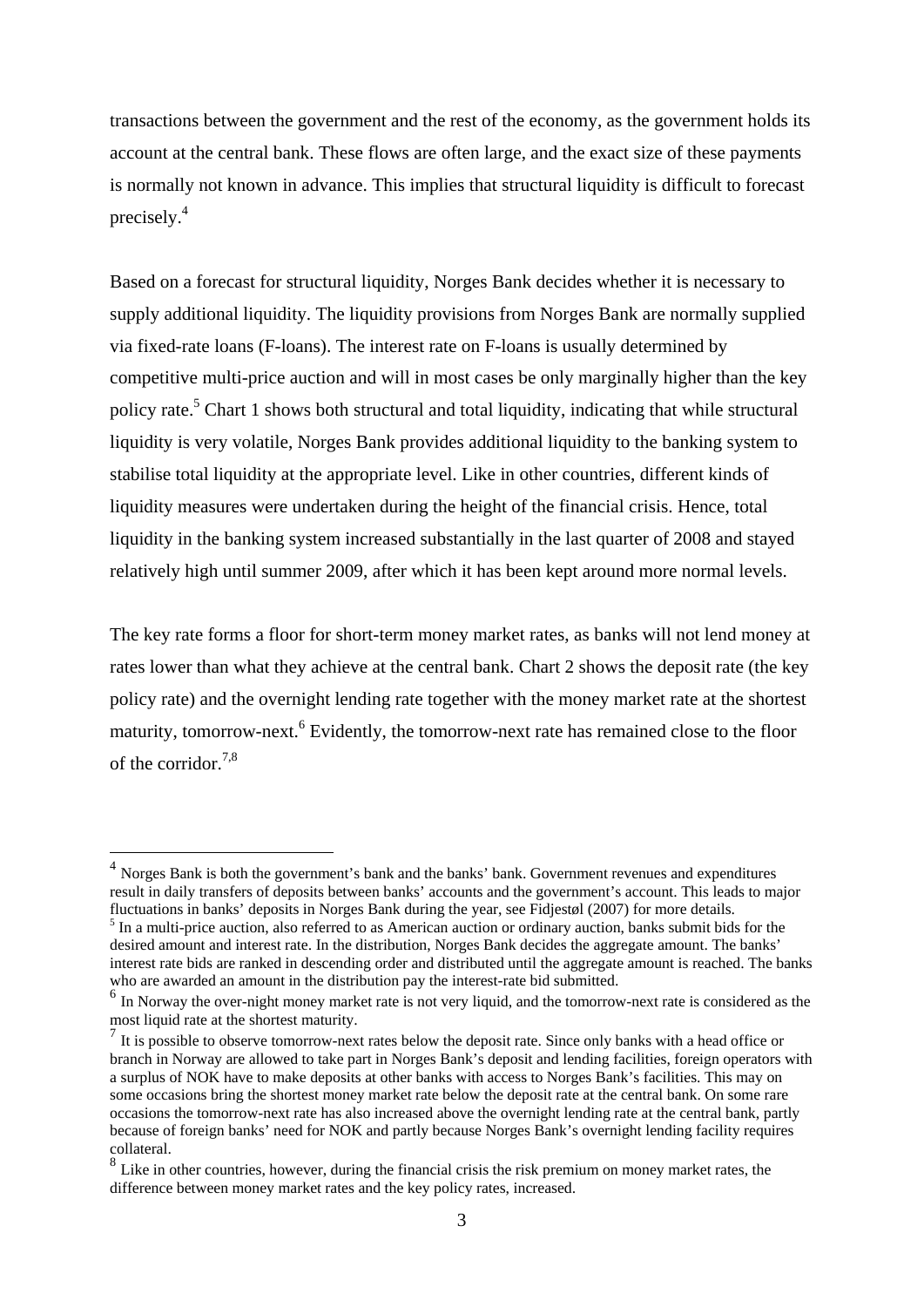

Chart 1. Total and structural liquidity in Norway. Billion kroner.

Chart 2. Norges Bank's lending and deposit rate and tomorrow next money market rate



# **3. A model for the liquidity system**

In this section we outline a model, which illustrates the basic features of both a corridor and a floor system. The model is analysed in detail in Whitesell (2006) and further used by Keister et. al. (2008) to characterise recent changes in the liquidity system operated by the Federal Reserve (Fed). While the model is mathematically rich, the intuition behind it is straightforward. For our purpose a simple graphical outline of the main ideas of the model will be sufficient.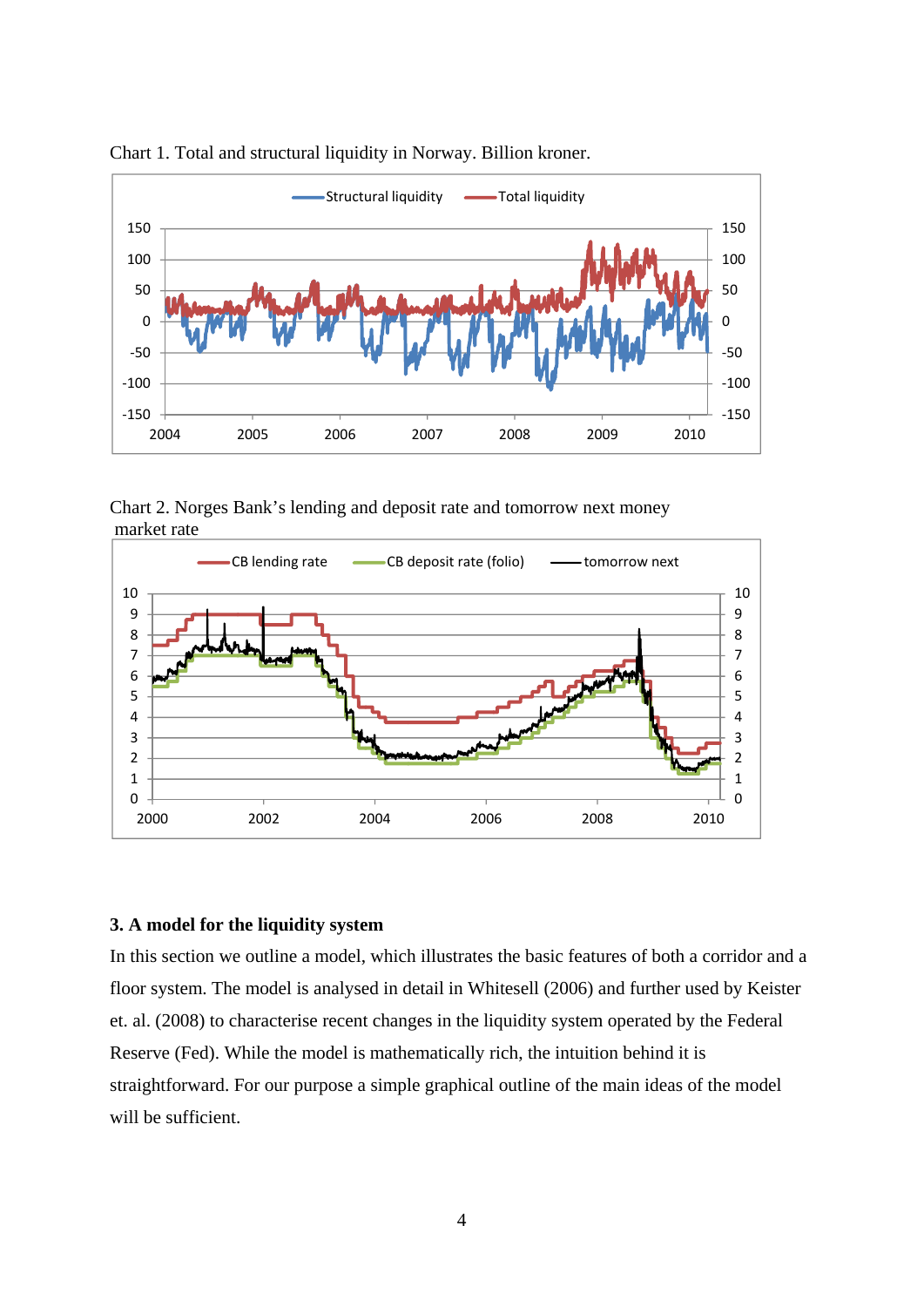Banks need reserve balances held at the central bank for clearing purposes. As intraday transactions between banks are uncertain, each bank's need for reserve balances at the end of the day is also uncertain.<sup>9</sup> A bank holding a positive amount of liquidity will need to use the central bank's deposit facility, while a bank with a liquidity deficit will need to use the lending facility. As explained above, the deposit rate constitutes a floor for the overnight rate, while the lending rate provides a ceiling.

Between the lending rate and the deposit rate the demand for reserve balances falls with the overnight rate in the market, as illustrated in chart  $3<sup>10</sup>$  Given demand, the equilibrium interest rate in the overnight money market is determined by the supply of liquidity.<sup>11</sup> Total supply is determined by the amount supplied by the central bank in addition to autonomous factors, outside the influence of the central bank. The supply curve is independent of the interest rate and hence vertical. In a corridor system the key policy rate is normally equal to the mid-point between the lending and the deposit rate. This is the rate of interest the central bank aims for in the overnight money market. To achieve this it must provide exactly so much liquidity that total supply crosses demand in the mid of the corridor, as illustrated with the supply curve S1.

In a floor system, however, the key rate is equal to the central bank's deposit rate, which is then the rate of interest the central bank targets in the overnight market. To achieve this goal, the central bank must supply so much liquidity that the supply curve crosses the (lower) flat part of the demand curve, as illustrated by the supply curve S2. For any supply crossing demand on the flat part of demand, the money market rate will be equal to the deposit rate.

<sup>&</sup>lt;sup>9</sup> In the model the private bank's end-of day position at the central bank is assumed to be stochastic with a symmetric zero-mean distribution, i.e. the bank's position may be positive or negative, of equal size, with the

same probability.<br><sup>10</sup> When the overnight rate is high (close to but below the central bank's lending rate) the opportunity cost of using the central bank's deposit facility is high. Then it is more costly to use the deposit facility than the lending facility. Hence for a bank it is more risky to end up with large reserve balances (which have to be deposited at a low rate of interest at the central bank) than running short of reserve balances (in which case the bank can borrow additional reserves from the central bank at a rate of interest not much higher than the market rate anyway). Hence, when the overnight rate is "high", the demand for reserve balances is "low". Similarly, when the overnight rate is low (close to but above the central banks deposit rate) it is costly for the bank to use the central bank's lending facility and cheap to use its deposit facility. Then, when the overnight rate is "low", the demand for liquidity is "high".

 $11$  One should note that this does not mean that the central bank must adjust the supply of liquidity in order to implement a change in the monetary policy stance. The central bank can achieve this by announcing a new target rate and adjust the rates on its standing facilities correspondingly. This will lead to a shift in the demand curve, and the supply of reserves may remain at the same level as before. See Disyatat (2008) for a further discussion of this issue.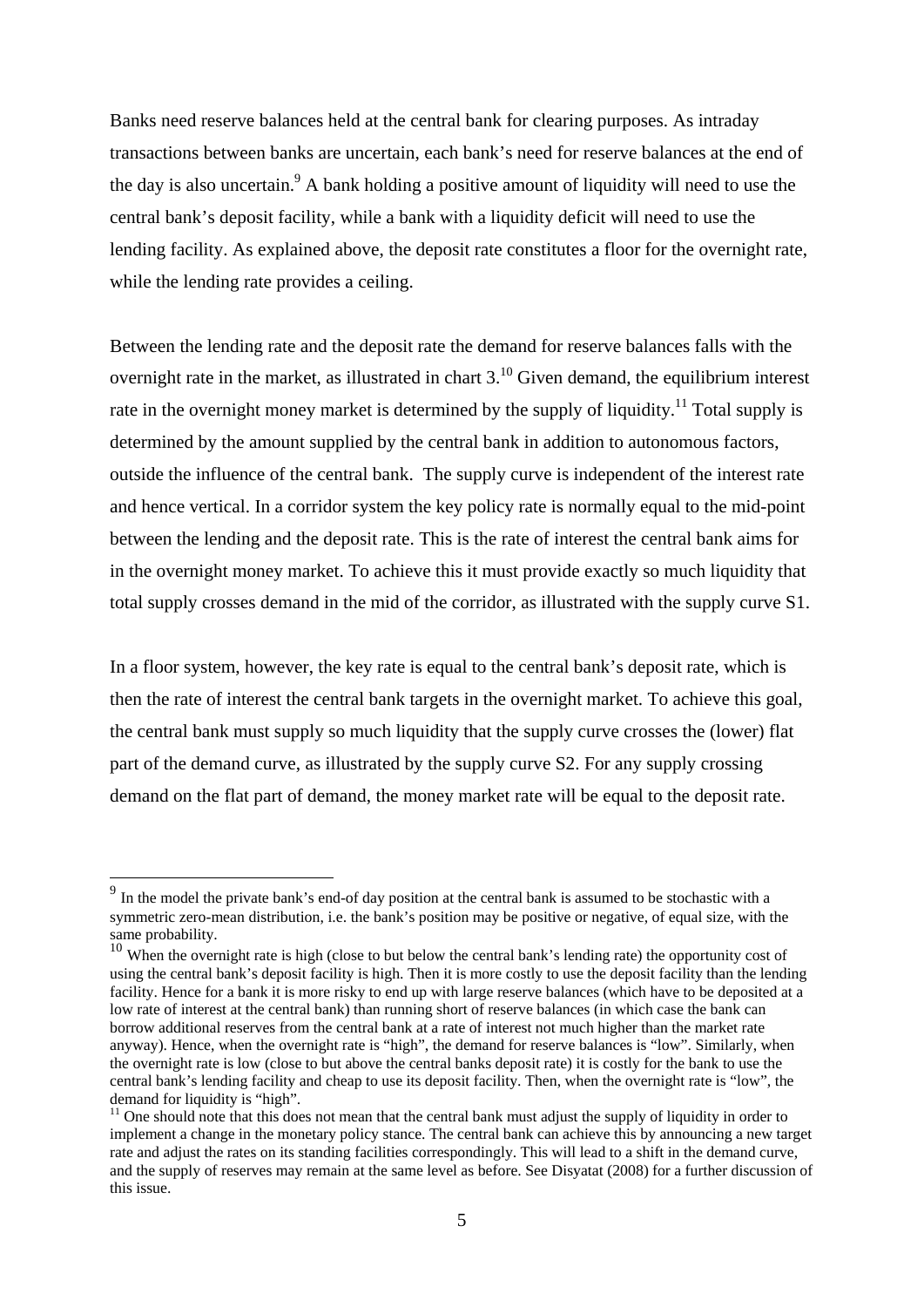Comparing the two liquidity systems, in particular three issues seem important.

## *1. The need to increase liquidity in times of financial instability*

The main advantage of a floor system is, to phrase Keister et. al. (2008), that monetary policy can be divorced from money. The central bank can (for whatever reason) supply any amount of extra liquidity without pushing short-term money market rates below the key policy rate. Hence, the interest rate can be set to achieve monetary goals, while the quantity of liquidity in the banking system can reflect the achievement of other goals; the most important one probably being financial markets stabilisation (Goodfriend 2002). In times of financial stress central banks frequently want to increase reserve balances, either as an intended policy or as a side-effect of different kind of assets purchases. In a floor system, supplying more reserve balances will not conflict with the monetary policy goal of stabilising short-term money market rates close to the key policy rate.

As will be discussed below, several central banks have moved in the direction of a floor system during the recent financial crisis. The main reason for this has probably been the desire to maintain clarity about the monetary policy stance in an environment with very high levels of reserve balances in the banking system, i.e with a supply curve like S2 in Chart 3.



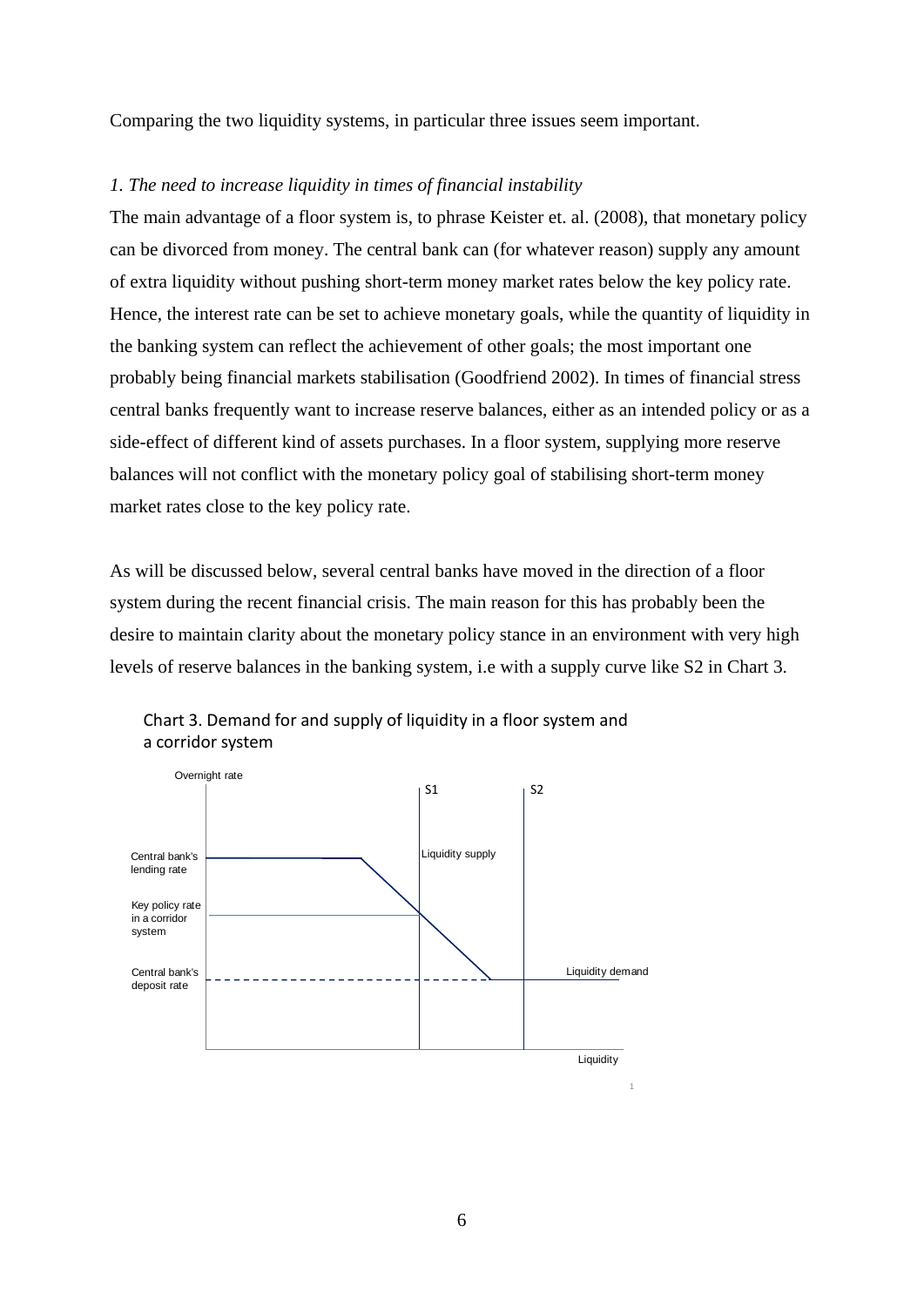### *2. The need of fine-tuning liquidity operations*

Another advantage with a floor system is that fine-tuning liquidity operations are not necessary. Looking at chart 3, in a corridor system small changes in demand for and supply of liquidity may lead to changes in the overnight rate (depending on the elasticity of demand). To keep the overnight rate in line with the key rate, the central bank must encounter these changes by adjusting the supply of liquidity correspondingly. This requires very accurate liquidity forecasts and frequent liquidity operations. In contrast, in a floor system supply of and demand for liquidity may change considerably without having any effect on the shortterm money market rates.

One should note, however, that reserve requirements may modify the need to undertake finetuning operations, depending on how the reserve requirements are set up. Reserve requirements are reserve balances that banks are to hold at the central bank. If banks are required only to hold a daily average level of reserve balances over a certain period (the socalled maintenance period), banks may hold more balances at the beginning than at the end of the period (or opposite). What matters is the average daily figure. This will stabilise shortterm money market rates. If the overnight rate is higher than it is expected to be later in the maintenance period, a bank should lend money in the market and run short of the daily average requirement. Later in the period, when the overnight rate is lower, the bank should borrow reserves in the market and hold more balances at the central bank to fulfil the daily average requirement. This will tend to reduce the overnight rate when it is high, and increase it when it is low. Moreover, this mechanism will work more properly if the central bank can credibly convince market participants that the overnight rate will be close to the key rate on the final day of the maintenance period. In fact, as will be discussed below, some central banks have taken measures to convince the market that the overnight rate will be very close to the key rate on the last day of the maintenance period.

In terms of our model, with reserve requirements (averaged over a maintenance period), the demand curve becomes flatter for values of the interest rate around the mid-point of the corridor, as illustrated in chart 4. With more elastic demand, changes in supply affects the interest rate less, hence volatility in short-term money market rates will be lower. One should note that the elasticity of demand, i.e. the extent to which the demand curve is flat, depends on the remaining number of days in the maintenance period. In particular, on the last day of the maintenance period the demand curve is steeper, as in the original model illustrated in chart 3.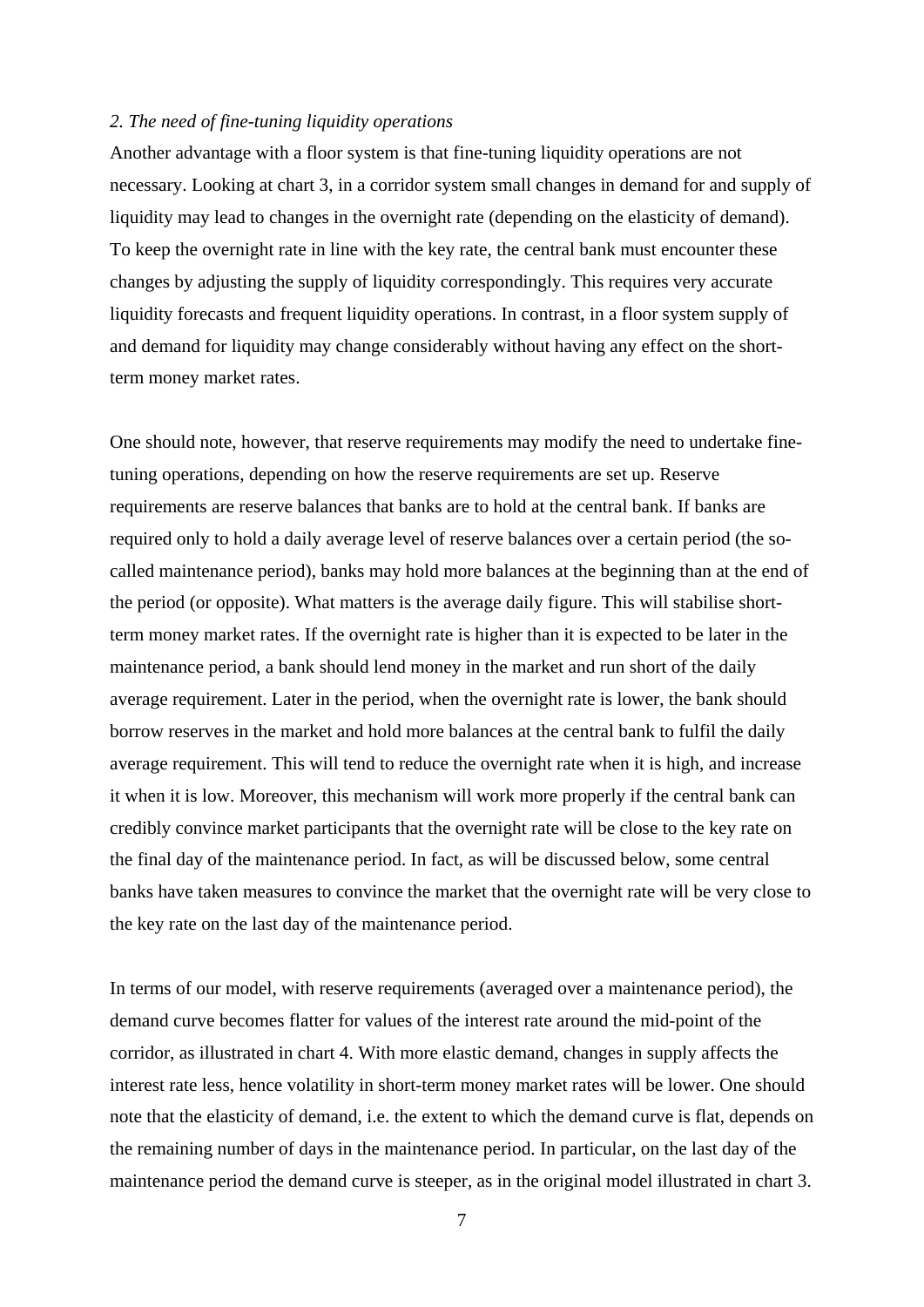The reason is that on the last day, the banks cannot substitute more (or less) reserves today for less (or more) reserves tomorrow.<sup>12</sup> This is the reason why some central banks have introduced measures with the aim of stabilising the overnight market rate close to the key rate on the last day.



# Chart 4. Demand for and supply of liquidity in a corridor system

#### *3. Activity in the interbank market*

<u>.</u>

In a corridor system banks will have a strong incentive to trade reserve balances with each other, and more so than in a floor system. Below we discuss why this is so, and to what extent high activity in the interbank market is important.

4

In a corridor system the amount of liquidity supplied must be equal to what banks need for clearing purposes, in practice, an amount somewhat larger than zero. Then, if a bank runs a reserve balance deficit, there will be one or more banks with a liquidity surplus. The deficit bank wants to avoid using the central bank's lending facility and seeks to borrow the necessary amount of liquidity in the market (because it is cheaper). Similarly, any surplus bank wants to avoid using the central banks deposit facility and seeks to lend the money in the

 $12$  Whitesell (2006), on which our analysis is based, develops an analytical tractable (though mathematically demanding) model for two periods, the settlement day and the pre-settlement day. In the model, on the settlement day the demand curve is equal to the demand curve in a model without reserve requirements. On the pre-settlement day the demand curve is flatter because banks can substitute reserve balances held at the central bank between the pre-settlement day and the settlement day. Whitesell claims that for longer periods than 2 days a closed-form solution of the model is not available. However, he argues that "a longer period would engender a greater range of high elasticity.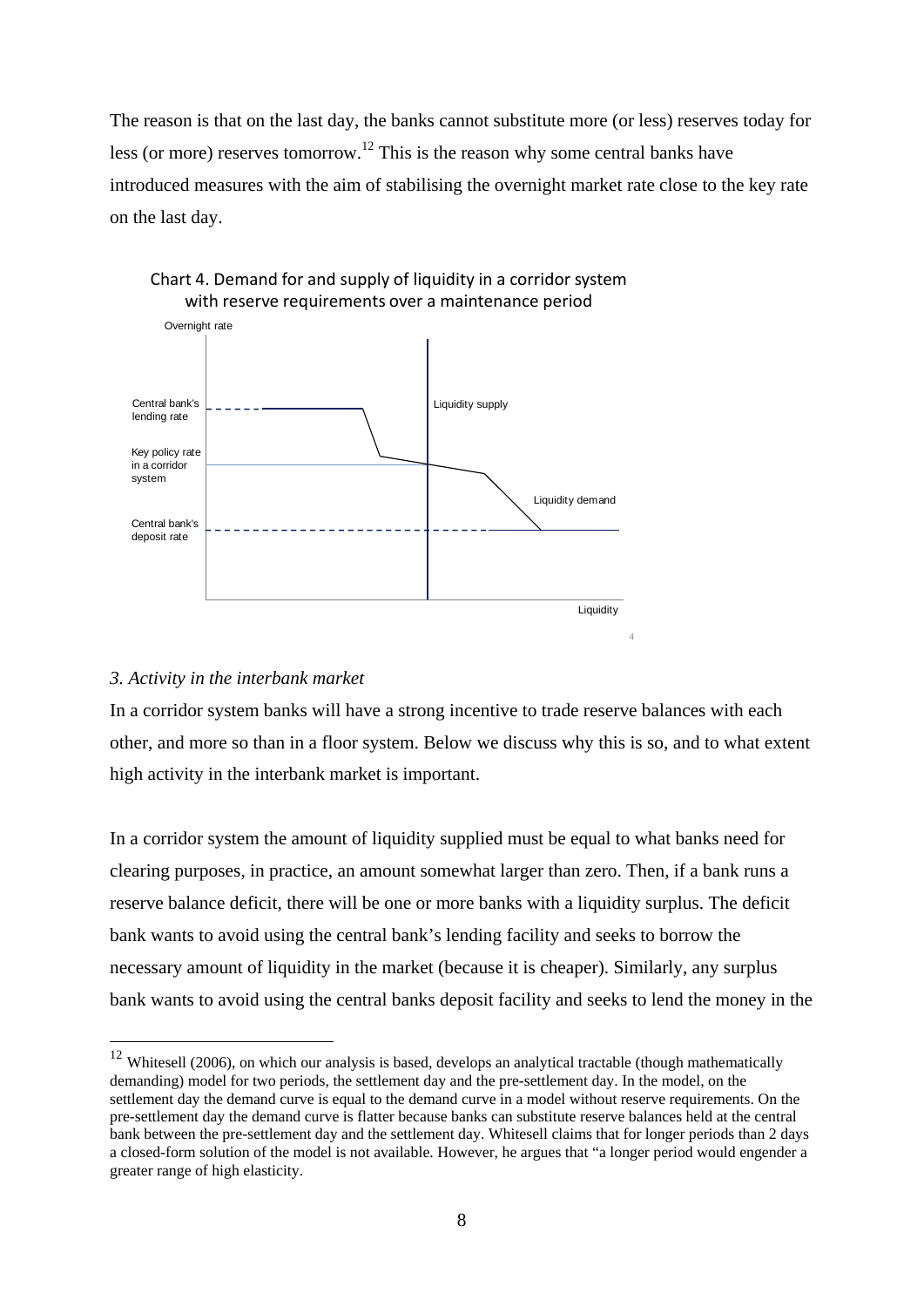market (because it is more profitable). Hence both the deficit and the surplus bank have strong incentives to trade liquidity overnight. The point is that when the overnight rate is different from the interest rates on the central bank's standing facilities, the banks seek to avoid using these facilities. This is sometimes called the "hot-potato problem"; if there is excess liquidity, no one wants to keep it, but pass it on (as a loan) to someone else.<sup>13</sup>

In a floor system there will be less incentive for banks to trade than in a corridor system. In a floor system the central bank provides sufficient liquidity to bring the overnight rate close to the central bank's deposit rate. The liquidity is supplied at a rate only slightly higher than the central bank's deposit rate. Hence it is not costly to use the central bank's deposit facility, and it does not make a big difference whether surplus liquidity is lent in the market or deposited at the central bank. The hot-potato problem disappears. $^{14}$ 

In the literature it is argued that high interbank trading activity improves financial stability through more inter-bank monitoring (Rochet and Tirole, 1996). A bank will lend unsecured to other banks only if it regards the borrower as safe. To convince the creditor of the solvency of the debtor, banking business must be transparent, and banks must accept that other banks (or monitoring institutions) scrutinise their balance sheets and business in general. This, in turn, will lead to sounder banking business, and a banking system more robust to shocks and financial crises.

However, the larger share of inter-bank trading is at the very short end of the yield curve, as banks need to restructure liquidity for clearing purposes over night. In fact, also in well functioning corridor systems inter-bank trading activity concentrates on the shortest maturities. Then, what matters for a creditor bank is that the counter party does not go bankrupt during the next couple of days. The creditor bank does not necessarily have a strong

<u>.</u>

 $13$  To understand the hot potato problem, it is crucial to understand the nature of central bank liquidity. Importantly, the banking sector cannot change the amount of central bank reserves in the banking system. During the day money is transferred between banks and at the end of the day transactions are netted out by adjusting banks' deposits at the central bank. In the evening the total amount of liquidity may be differently distributed across banks, but the total amount will be the same. Then, after the transactions have been settled, banks with a liquidity surplus are forced to use the central bank's deposit facility. Since the deposit rate is lower than the overnight rate in the market, banks will try to lend liquidity in the market, they will try to throw the hot potato to someone else.<br><sup>14</sup> Indeed, a bank will still earn a few basis points by lending liquidity in the market and not using the central

bank's lending facility, but compared to a corridor system the opportunity cost of using the central banks deposit facility is virtually zero.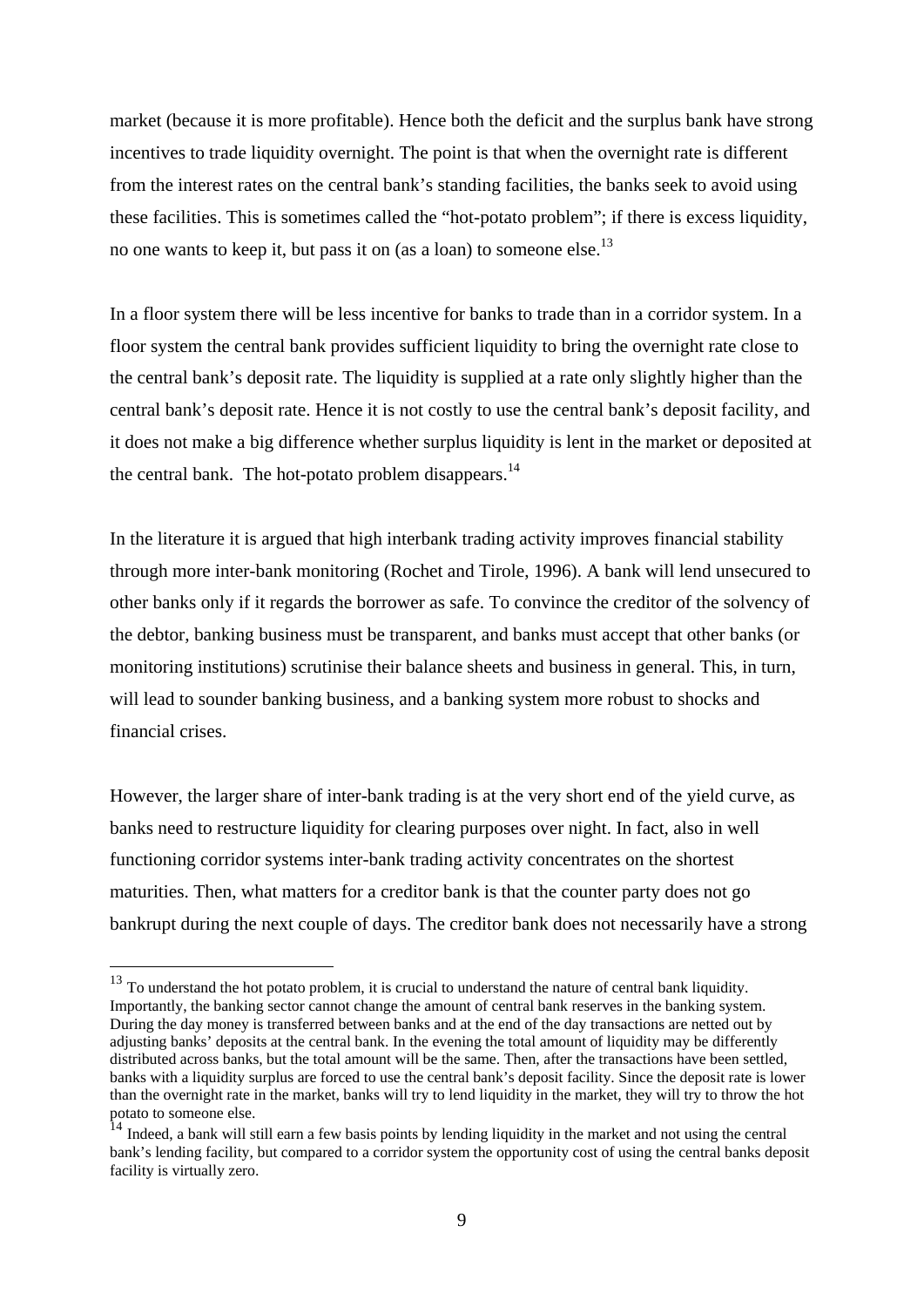incentive to monitor the debtor's long-term solvency position, which is what really matters for financial stability.

Moreover, prior to the financial turmoil starting in August 2007, the US, UK and the euro area had well established and efficient interbank markets, presumably with relatively high activity. Then, according to the argument above, interbank monitoring should have provided transparency, sound business and a common understanding of what was going on in the banking sector. The events during 2008 and 2009 suggest that the evidence for such mechanisms should not be overstated.

Moreover, one should recognise that an efficient market with high activity is not required to secure the socially optimal price in the market for reserve balances. In a "normal" market, supply of goods increases with the price because of increasing marginal costs of production. Changes in supply and demand move prices, which in turn give a signal to consumers and producers. Central bank liquidity, however, is not costly to produce (for the central bank, just press a button and liquidity is there). The social correct price can be set by the board of the central bank, and does not require much market activity to materialise. This does not imply that the rate set by the central bank is the "correct one" regarding achieving the monetary goals. The central bank may misunderstand the economic situation and make bad forecasts, but once the central bank has set the key policy rate, high interbank trading activity is not necessary to implement it. It is sufficient that the central bank brings the short-term money market rate in line with the key policy rate, let it be within a corridor or a floor system.

One advantage with a corridor system concerns the amount of collateral required to be deposited at the central bank. If there is a structural liquidity shortage in the banking system, the central bank needs to provide additional liquidity to the banking sector through collateralised loans. In a corridor system total liquidity will be slightly above zero, while in a floor system total liquidity will need to be substantially higher to bring short-term rates down to the central bank's deposit rate. More loans require more collateral. Hence banks need less collateral in a corridor system than in a floor system.

For example, in Norway there is frequently a structural liquidity shortage in the banking system (blue line in Chart 1), while the historical average level of total liquidity in normal times (2004-2007) has been around 25 billion NOK. Hence because of the floor system, banks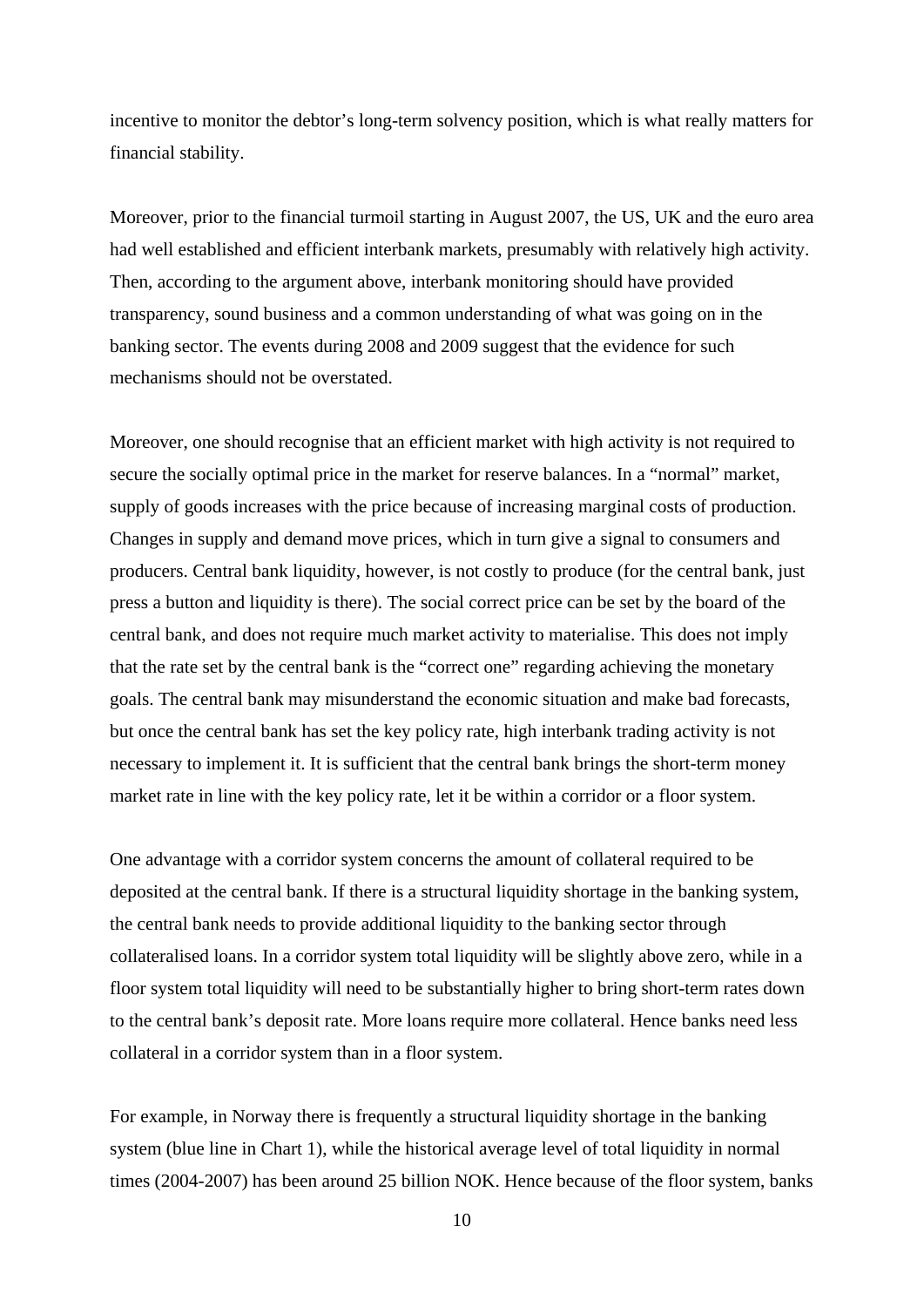need to deposit additional collateral of this magnitude more than would have been required in a corridor system. Collateral is costly, because a share (whenever small) of banks' funding must be deposited as collateral at the central bank and cannot be lent to the public.

# **4. Liquidity operations in other countries**

In this section we will have a closer look at liquidity systems in other countries, with a particular focus on the development during the recent financial crisis.

## *The liquidity system in the US*

In the US, banks demand reserve balances both for clearing purposes and because they need to satisfy reserve requirements. Reserve requirements must be held in the form of vault cash or deposits with Federal Reserve Banks. Reserve requirements need to be met only on average over the maintenance period, lasting one or two weeks, depending on the financial institution.<sup>15</sup> Until October 2008 reserves held at the Fed were not remunerated. In terms of our model, this can be illustrated by a falling demand curve with a floor equal to zero, as illustrated in chart 5. Fed's lending rate to banks constitutes a ceiling for the overnight rate  $(Fed funds rate)<sup>16</sup>$  and to keep it close to the key policy rate (the Fed funds target) total supply of liquidity must be equal to S1.

During the financial turmoil, the Fed cut the key rate to very low levels, 0-25 basis points, and since October 2008 reserves held at the Fed have been remunerated. In the press release from 6 October 2008 the Fed states *...The payment of interest on excess reserve balances will give the Federal Reserve greater scope to use its lending programs to address conditions in credit markets while also maintaining the federal funds rate close to the target established by the Federal Open Market Committee…*<sup>17</sup> Later on, from December 2008, the Fed decided to remunerate, not only required reserves, but all reserves at the rate of 25 basis points.

<sup>&</sup>lt;sup>15</sup> See www.federalreserve.gov/monetarypolicy/reservereq.htm for details

<sup>&</sup>lt;sup>16</sup> The modifications discussed in footnote 7 also applies here.

<sup>&</sup>lt;sup>17</sup> See www.federalreserve.gov/monetarypolicy/20081006a.htm for details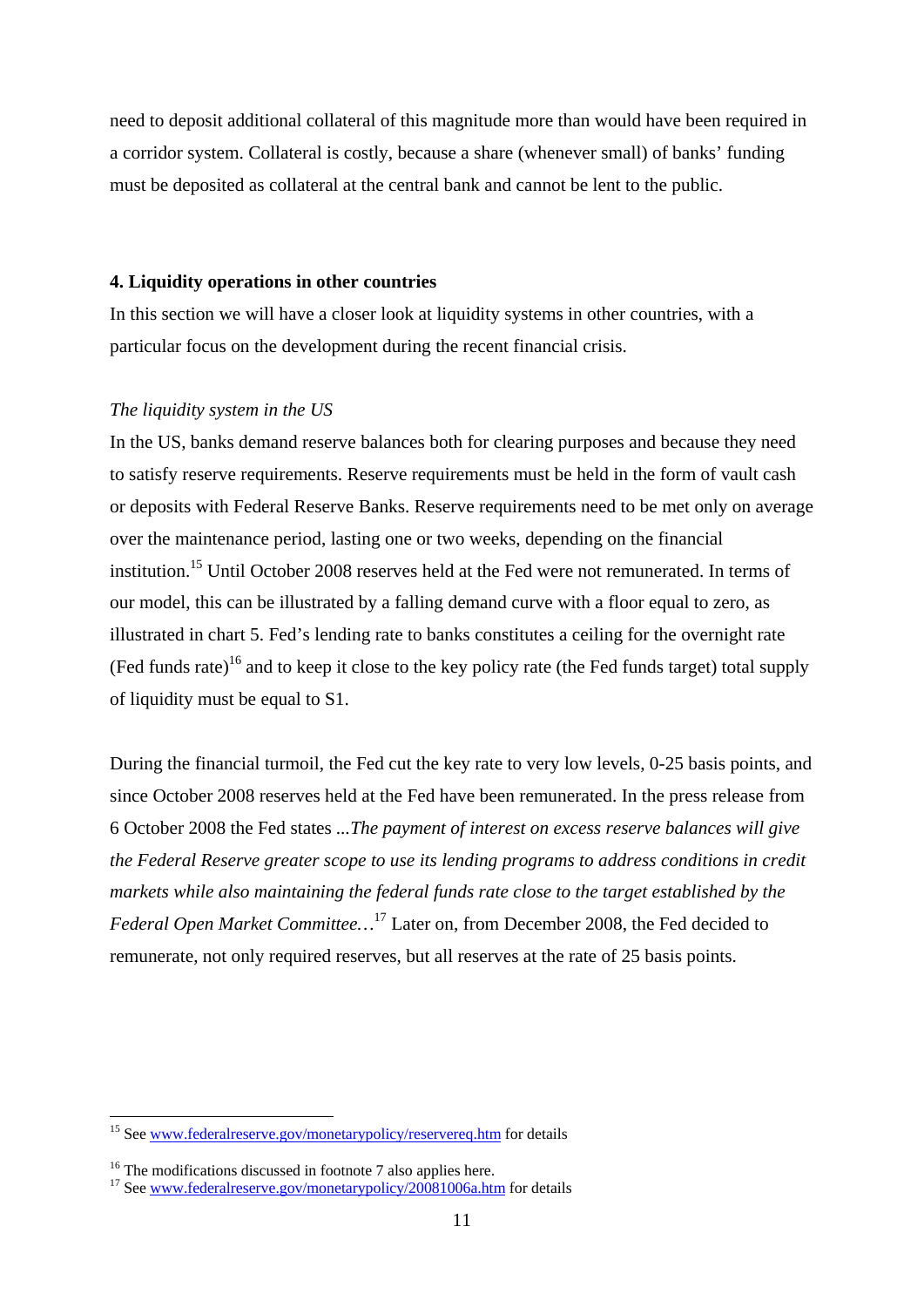

Chart 5. Demand for and supply of liquidity in the US

In terms of our model discussion, what the Fed communicates is that higher supply of liquidity in the banking system will not harm the objectives for monetary policy when reserves are remunerated. This can be illustrated by chart 6, where supply of liquidity crosses the floor of 25 basis points, the interest rate on reserves. One should note, however, that when the key rate and the rate at which reserves are remunerated are close to zero, as in the case of the US, there is no big difference whether the central bank pays interests on reserves or not. This was recognised by Professor Gregory Mankiw in New York Times on 17 January 2010 when he said*…The Fed has a new tool: it can pay interest on reserves. With short-term interest rates currently near zero, this tool has been largely irrelevant. But as the economy recovers and interest rates rise, the Fed can increase the interest rate it pays banks to hold reserves as well…*

What Mankiw indicates can be illustrated in our model. In principle, the Fed can tighten monetary policy by increasing the rate at which reserves are remunerated. In this way, a higher Fed funds rate can be achieved without having to drain liquidity from the banking system, see chart 7. Hence the potential advantage of paying interest on reserves is not so evident when interest rates are close to zero, but becomes clearer when it is deemed necessary to tighten monetary policy sometime in the future. Without paying interests on reserves the central bank would have to drain all excess liquidity in the banking system (i.e. push the supply curve to the left) in order to tighten the monetary policy stance.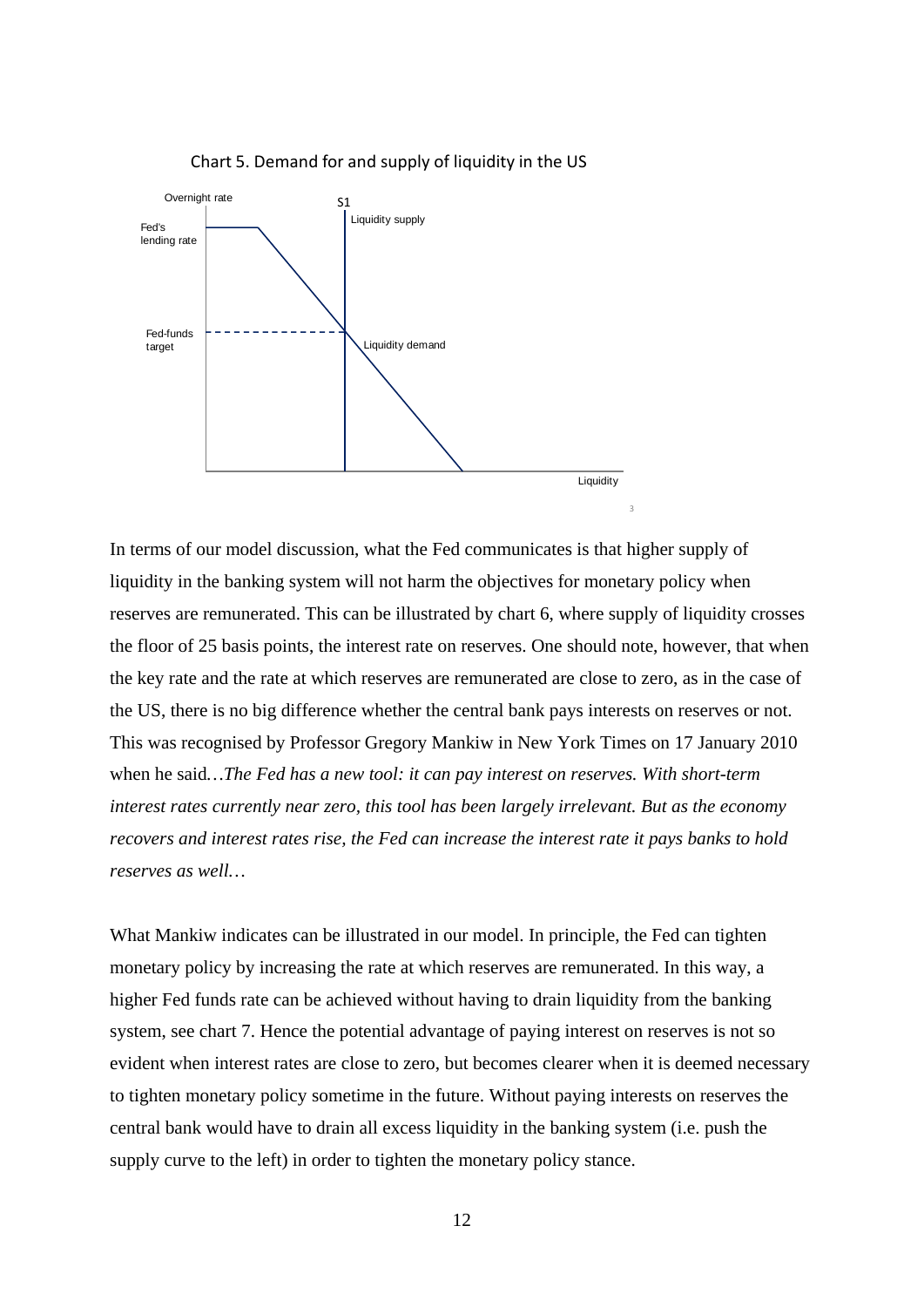



Though we, of course, do not try to anticipate the Fed's exit strategies, we merely illustrate how it in principle is possible for the Fed to keep a large amount of liquidity in the system, while at the same time tightening monetary policy by remunerating reserve balances at a higher level. In a recent speech Bernanke discusses the Fed's exit strategies<sup>18</sup>: ...The Federal *Reserve has a number of tools that will enable it to firm the stance of policy at the appropriate time. Most importantly, in October 2008 the Congress gave the Federal Reserve statutory authority to pay interest on banks' holdings of reserve balances. By increasing the interest rate on reserves, the Federal Reserve will be able to put significant upward pressure on all short-term interest rates, as banks will not supply short-term funds to the money markets at rates significantly below what they can earn by holding reserves at the Federal Reserve Banks...*

<sup>&</sup>lt;sup>18</sup> "Statement prepared for the Financial Services U.S. House of Representatives, February 10, 2010, see www.federalreserve.gov for details.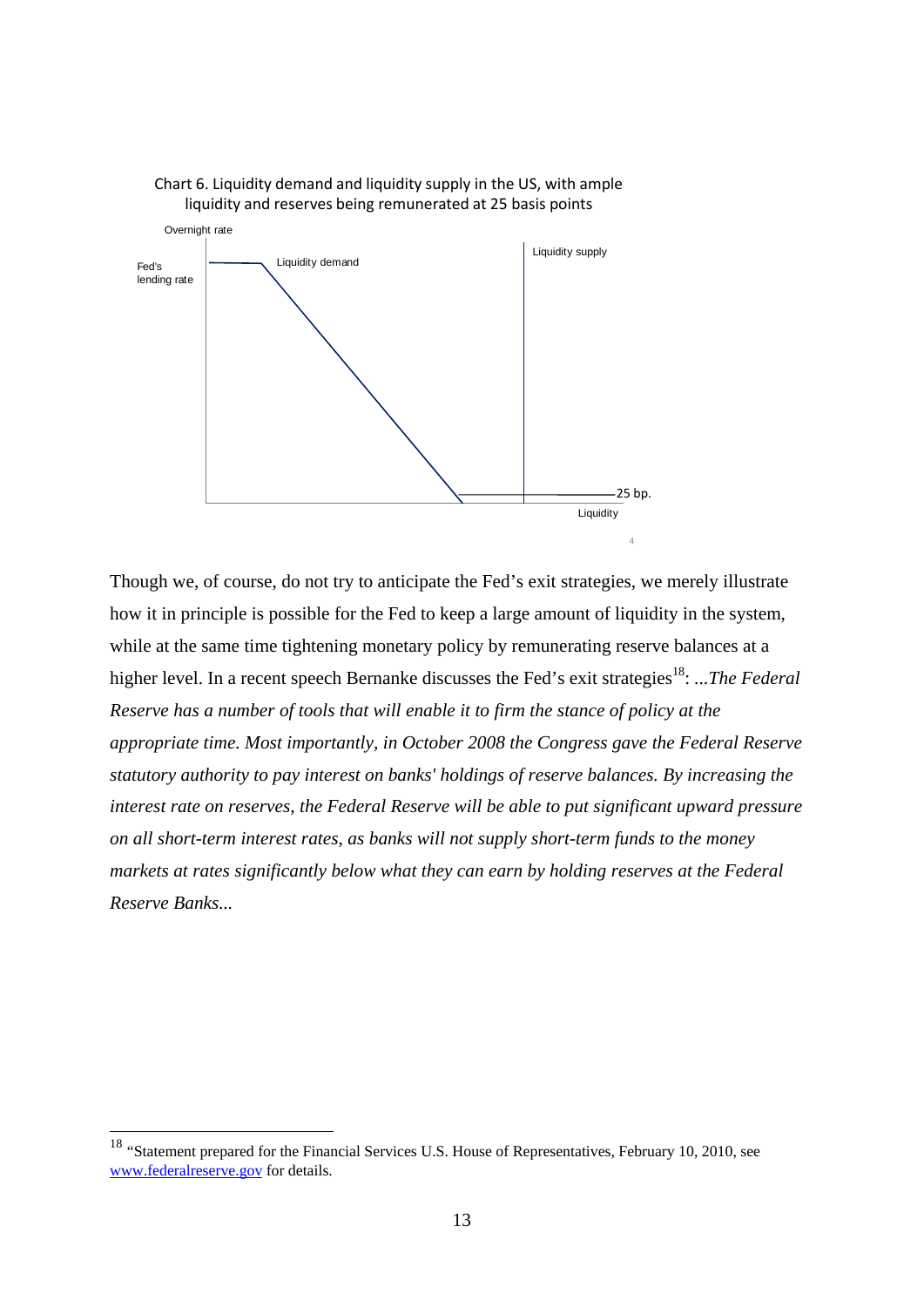

Chart 7. Liquidity demand and liquidity supply in the US. An increase of the rate at which reserves are remunerated

In practice, things are somewhat more complicated. As discussed above, the overnight money market rate may on occasions be higher than the central bank's lending rate and lower than the central bank's deposit rate. In particular, institutions without access to the central bank's standing facilities may contribute to bringing the overnight rate outside the range determined by the two facilities. In the US, Government-sponsored enterprises do not have access to the Fed's deposit facility. Supply of liquidity from institutions without such access may push the overnight interest rate down to a level somewhat below the deposit rate at the Fed. Chart 8 shows the Fed funds (overnight rate), the Fed funds target (the key policy rate) and the rate at which reserves are remunerated. Bech and Klee (2009) discuss this issue in detail.

In sum, compared to the liquidity system in operation prior to the change in October 2008, when reserves were not remunerated and the floor was equal to zero, one can say that the Fed has moved in the direction of a floor system, as the Fed can now tighten monetary policy by just increasing the rate of interest paid on reserves without paying attention to the supply of liquidity in the banking system. $^{19}$ 

 $19$  Bowman et. al. (2010) discusses interest on reserves as a monetary policy instrument. In particular, they discuss to what extent these rates have been lower bounds for short-term market rates, and to what extent increasing policy rates has been achieved without reliance on reductions in reserves held at the central bank.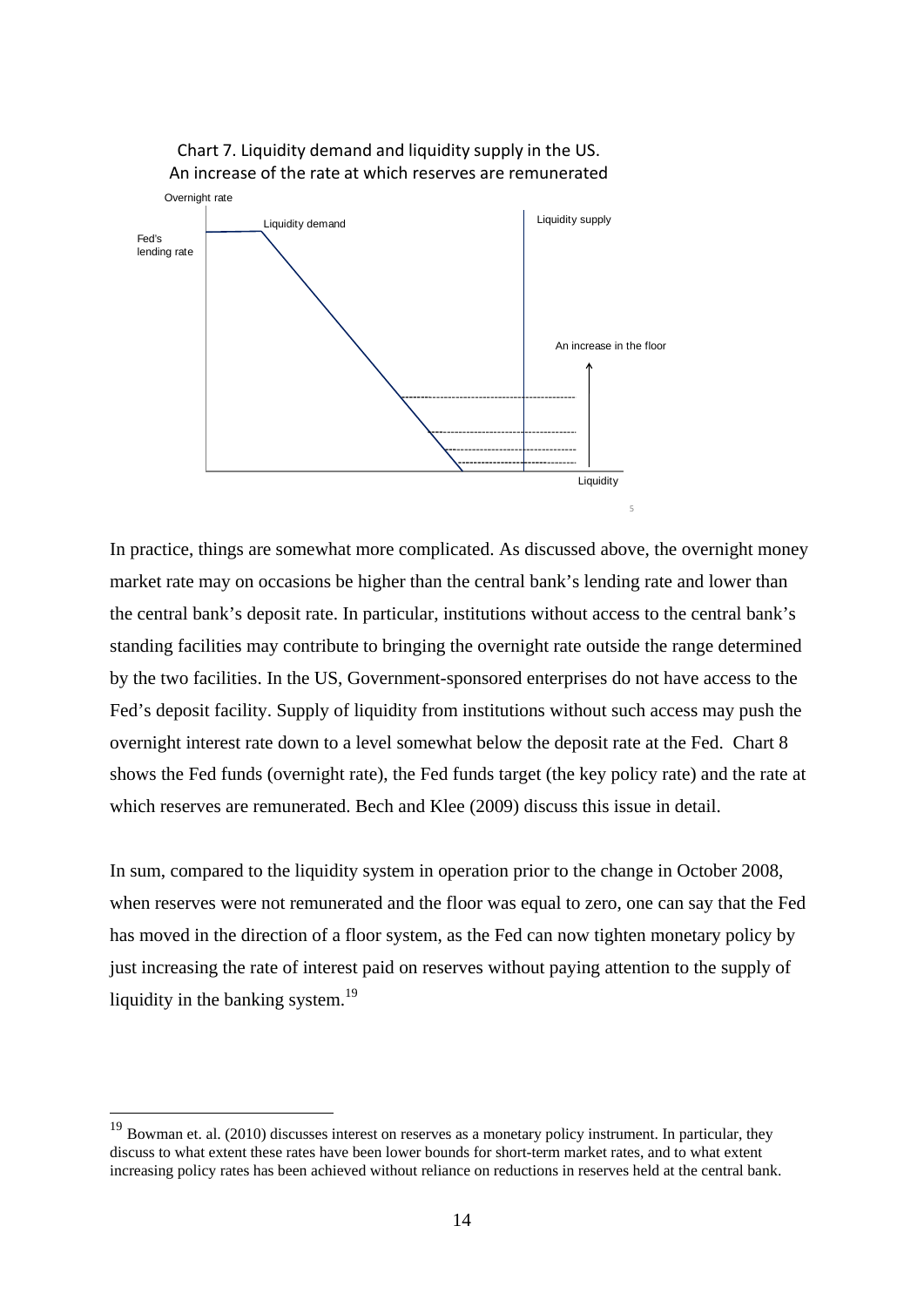

Chart 8. Fed funds, Fed funds target and the rate of interest paid on reserves

### *The liquidity system in the euro area*

In the euro area liquidity policy is operated within a corridor system. The European Central Bank (ECB) provides liquidity to the banking system, to ensure that the overnight money market rate (EONIA) stays close to the key policy rate. The most important liquidity provision is the main refinance operations (MRO), weekly allotments of liquidity with a normal maturity of one week. The operations are repo-transactions, where liquidity is allotted against collateral. The key policy rate is the "minimum-bid rate" (the main refinancing rate), the lowest rate at which banks may bid in the weekly liquidity allotments. The rates banks must pay to borrow liquidity from the central bank are determined through auctions, and are normally slightly higher than the minimum bid rate. In addition, liquidity is provided through longer-term refinancing operations, with monthly frequency and a normal maturity of three months. In addition, fine-tuning operations are executed on ad hoc basis, in particular on the last day of the maintenance period (c.f. the discussion of the need for fine-tuning in the discussion above).

Reserve requirements are imposed on banks, but they need to be met only on average over a maintenance period, lasting roughly from one monetary policy meeting to the next (around four weeks). They are (roughly) remunerated at the marginal rate determined in the weekly auctions, close to the overnight money market rate, meaning that reserve holdings are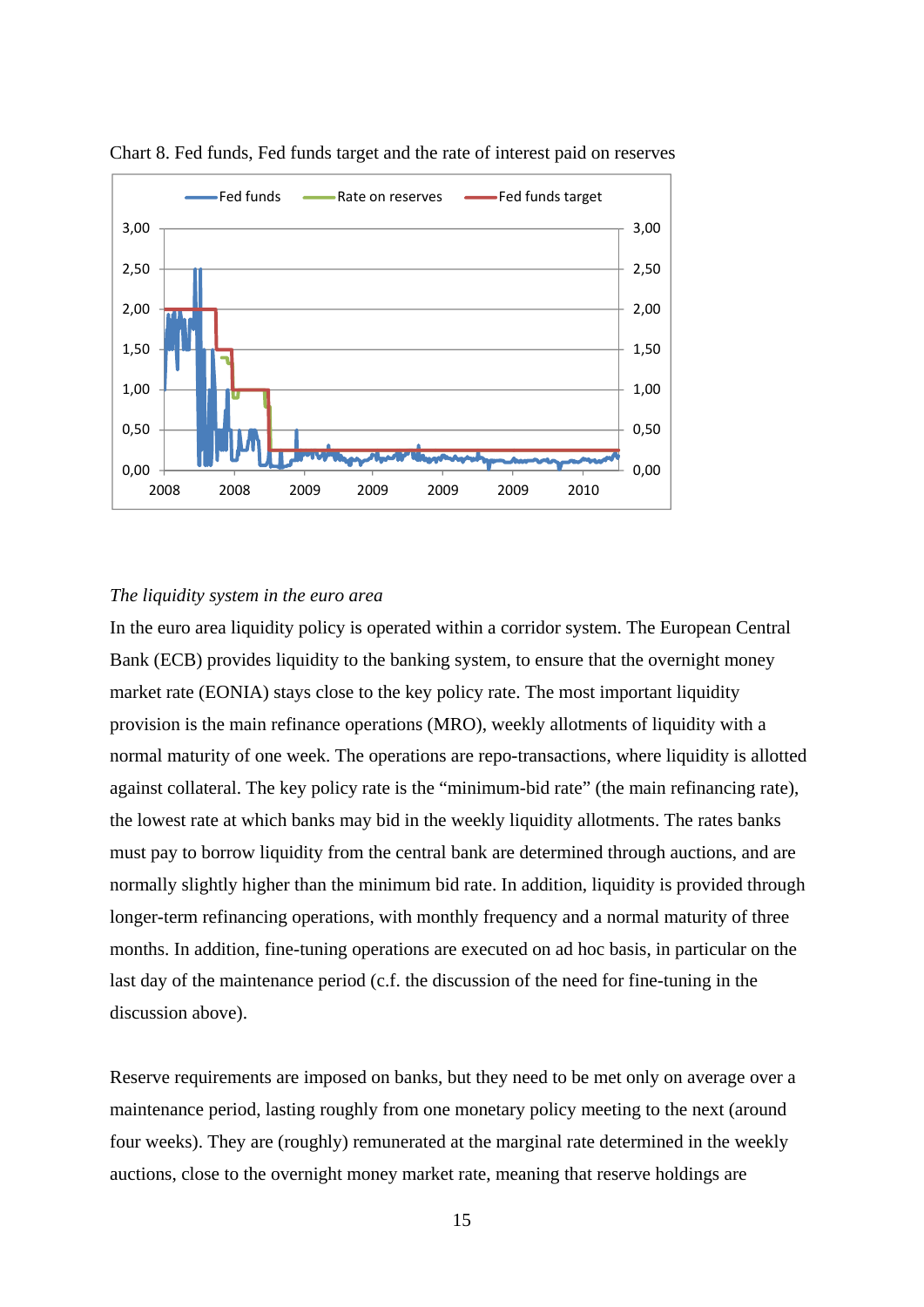virtually costless for banks.<sup>20,21</sup> Regarding the purpose of reserve requirements, ... The ... *reserve system...primarily pursues the aims of stabilising money market interest rates and creating (or enlarging) a structural liquidity shortage...<sup>22</sup>*

The ECB met the financial crises by increasing liquidity in the banking system substantially. On 8 October 2008 it was announced<sup>23</sup>... *that MROs would henceforth be carried out through fixed rate tender procedures with full allotment, and that the width of the corridor formed by the two standing facilities (i.e. the marginal lending facility and the deposit facility) would be narrowed symmetrically from 200 to 100 basis points. Both of these measures will remain in place for as long as is necessary…*Moreover, on 15 October the ECB *… decided to carry out all longer-term refinancing operations (LTROs) through fixed rate tender procedures with full allotment…*Furthermore, regarding longer-term operations, it was decided *…to increase the frequency of such operations, with two three-month operations, one six-month operation and one operation with a maturity corresponding to the length of the relevant maintenance period…*

On three occasions, the last and final one in December 2009, ECB also provided longer-term liquidity with a maturity of one year. The first two had a fixed rate of one per cent, the refinancing rate at the time, while the rate of the last one was floating, linked to the average minimum bid rate in the main refinancing operations over the life of the operation.

Basically, the ECB has reacted to the financial crises by letting banks get whatever amount of liquidity they want (against collateral) at the refinancing rate of one per cent. Banks' demand for liquidity was strong, especially in some of the longer-term operations. The result of this was a high level of overall liquidity in the banking system and short-term money market rates below the main refinancing rate. Chart 9 shows the rates on the standing facilities, the overnight rate in the market (EONIA) and the key policy rate (the main refinancing rate). Until the end of 2008 the overnight rate hovered around the key policy rate. Since then,

 $^{20}$  One should note, however, that only the required reserves are remunerated at this rate, excess reserves are not.

<sup>&</sup>lt;sup>21</sup> As mentioned earlier, there will be some costs for banks related to the fact that they must hold collateral to obtain the loans. Detailed information on the implementation of monetary policy in the euro area can be found in ECB (2008) and more regularly in the ECB's Monthly Bulletin (under Money Market Interest rates). Recent changes in the liquidity system are documented on ECB's web site, www.ecb.org.<br><sup>22</sup> See ECB (2008).

 $^{23}$  The three following quotes are taken from Monthly Bulletin December 2008, box 3 on liquidity conditions, page 35.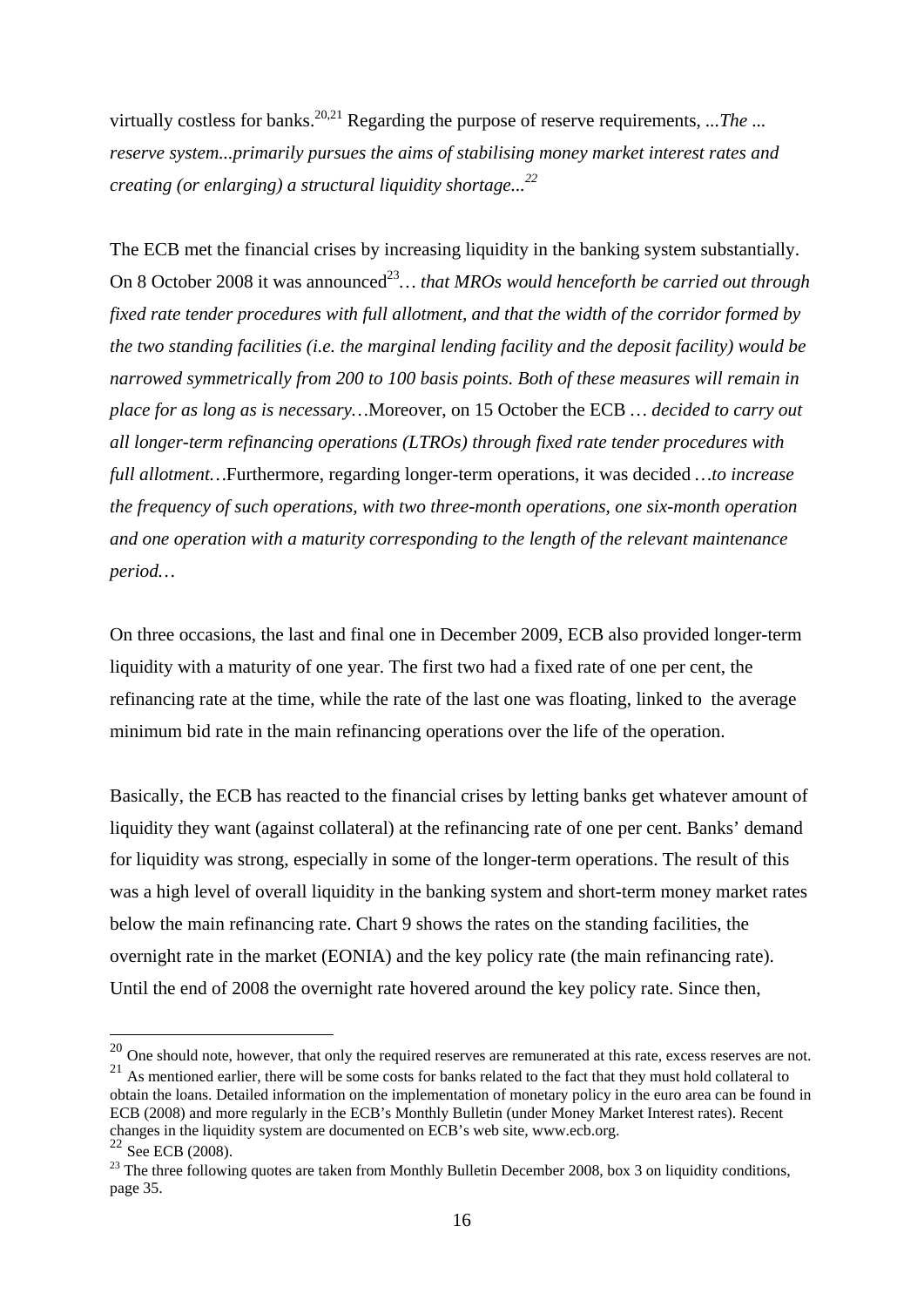however, the overnight rate has fallen and approached the floor in the corridor, the interest rate at which banks' deposits at the ECB are remunerated. This is, of course, an intended policy from the ECB. In the Monthly Bulletin in January 2010 the ECB says:*<sup>24</sup>*

*…In these exceptional circumstances, the signaling of the monetary policy stance has become more complex. The close relationship that normally exists between the main refinancing rate and money market rates has taken on a different and more complex form. The decision to shift to a fixed rate tender procedure with full allotment in refinancing operations (rather than providing liquidity through competitive auctions) and the lengthening of the maximum maturity of operations to one year for a temporary – but extended – period have been necessary in order to mitigate the effects of the impaired functioning of the money market. Market participants' strong demand for liquidity, which has been fully accommodated by the Eurosystem, has caused overnight money market rates to fall significantly below the main refinancing rate and relatively close to the deposit rate. In this respect, the non-standard measures have temporarily led to a different relationship between monetary policy decisions and monetary policy operations. The new positioning of the overnight money market rate was considered acceptable in these exceptional circumstances as a means of helping to offset the impaired functioning of the money market and, in particular, the abnormally high level of spreads on the term money market rates. In this context, the deposit rate has played a more prominent role than in the past with respect to the EONIA and other very short-term money market interest rates…* 

A question that arises is why banks are willing to borrow liquidity from the ECB at a rate considerably higher than the rate in the overnight market. In principle, a bank could roll over overnight loans in the money market to a lower rate than what ECB charges for longer-term liquidity. However, as seen from the point of view of the banks, this difference can be interpreted as a kind of risk premium: The banks are willing to borrow from the ECB at a higher rate in order to obtain longer-term liquidity.

<sup>&</sup>lt;sup>24</sup> See Monthly Bulletin January 2010, "The ECB's monetary policy stance during the financial crisis", page 63 (www.ecb.org).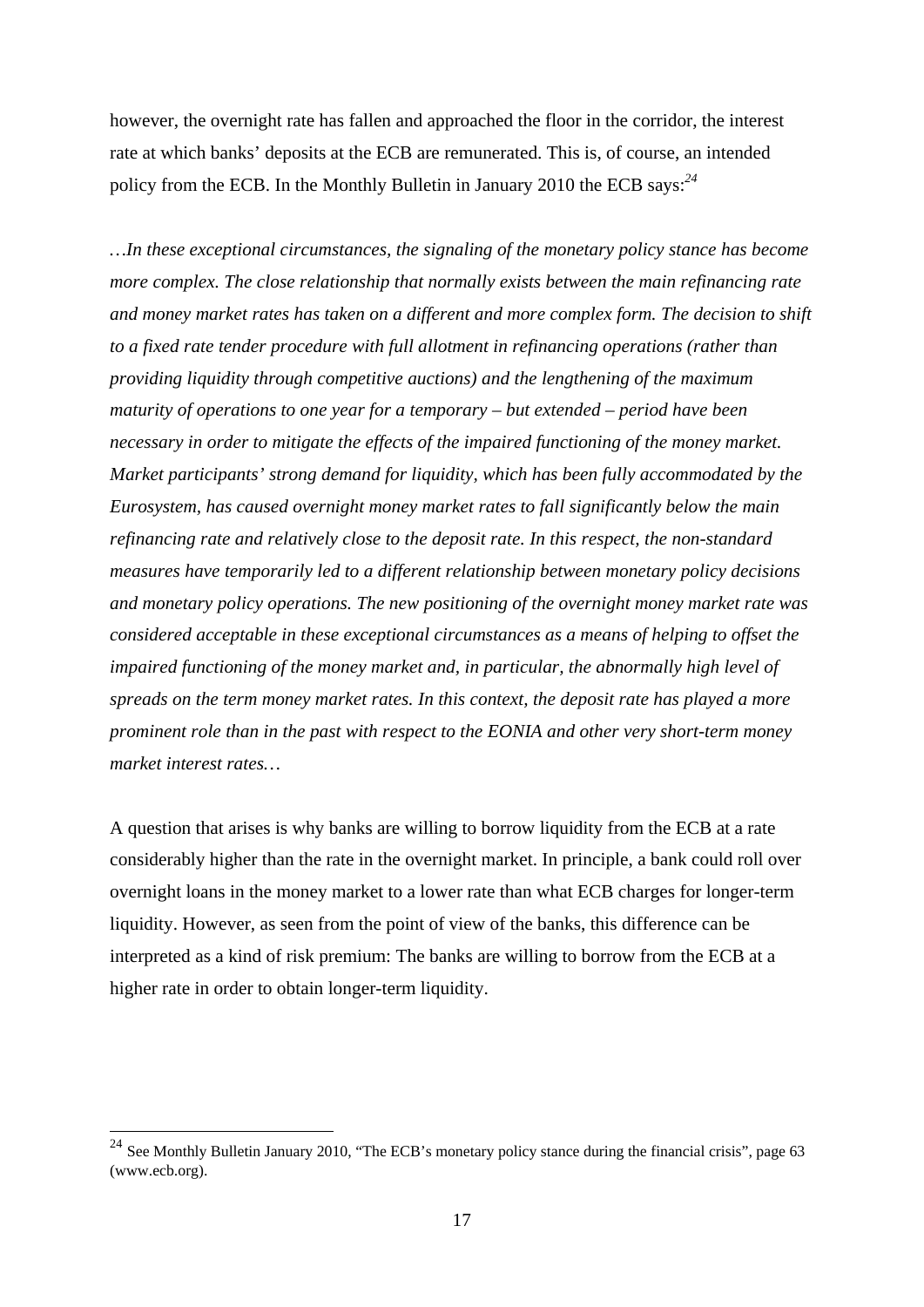

Chart 9. ECB's lending and deposit rate, the refi rate and the EONIA

In sum, ECB has temporarily allowed the overnight rate to approach the floor of the corridor, as high supply of short- and long-term liquidity have been necessary to stabilise financial markets. As the ECB points out, the deposit rate at the ECB now plays a more prominent role than in the past. Then in some sense, the liquidity system has temporarily moved from a corridor system in the direction of a floor system.

# *The liquidity system in UK*

In the UK the key policy rate is the Bank rate, the rate of interest at which banks' required reserves are remunerated. Open market operations (OMOs) are used to provide liquidity to the banking system. Describing the liquidity system,*<sup>25</sup> …banks will be able to commit to holding an average level of balances (reserves) at the Bank over a 'maintenance period', which will run from one MPC decision date to the next. In advance of each maintenance period, the banks will be free to choose a target level of reserves between zero and the larger of £1 billion or 2% of their eligible liabilities. Banks will not be obliged to meet their reserve targets precisely: provided average reserves over the maintenance period are within a range of ±1% around the reserve target, they will be remunerated at the MPC's official interest rate. However, banks will be penalised if their average reserves fall outside the range or if their accounts at the Bank are overdrawn on any day...* 

 $25$  See Mac Gorain (2005)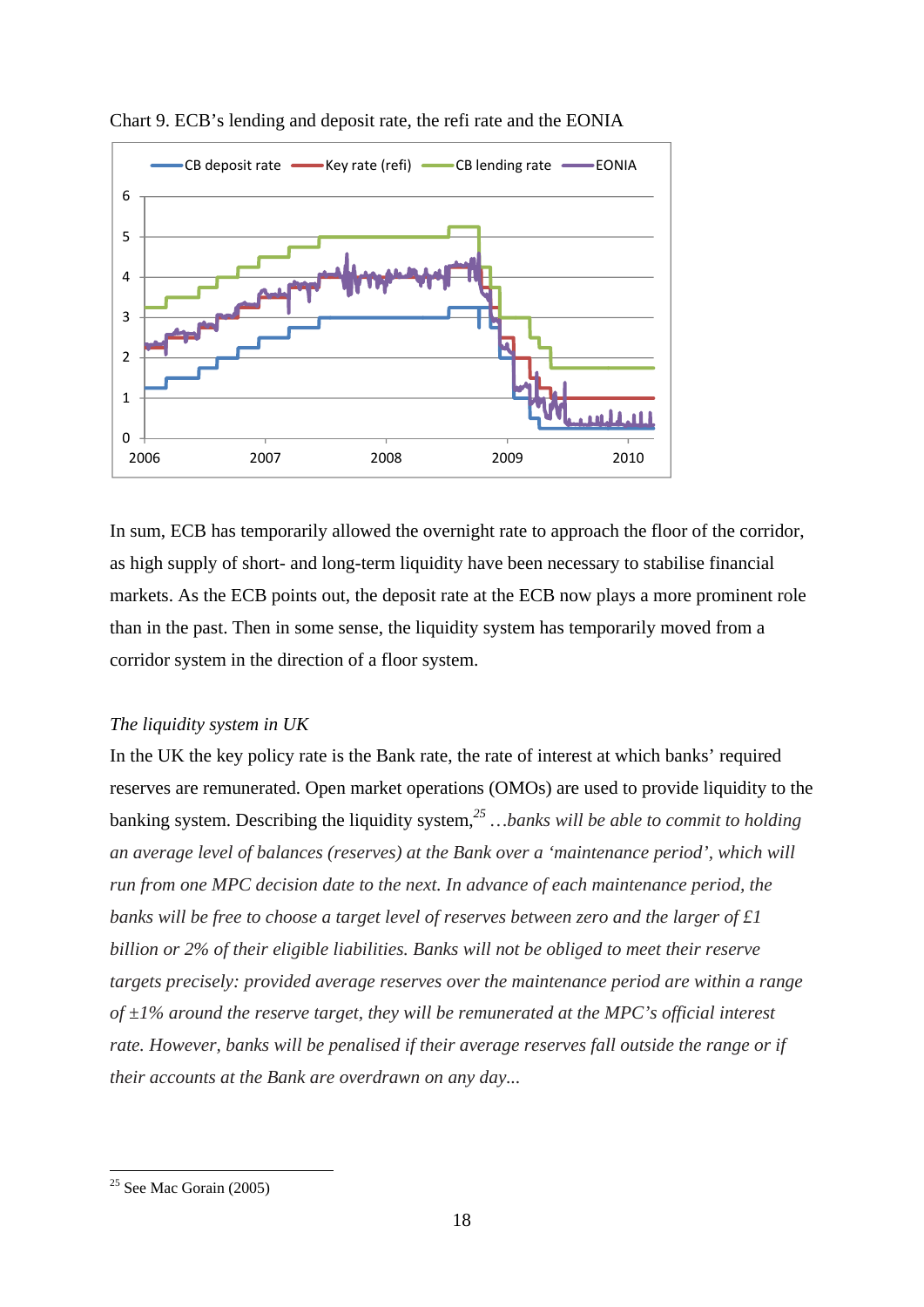*…The Bank will also make unlimited overnight standing lending and deposit facilities available. The rates on these facilities will be 25 basis points above and below the official interest rate on the final day of the maintenance period, and 100 basis points above and below on other days. The Bank will also conduct open market operations each week, and on the final day of the maintenance period, in order to ensure that the supply of reserves is as close as possible to the level that will enable banks to meet their reserve targets…* 

This operational framework, which is a corridor system, aims to dampen interest rate volatility, both during the maintenance period and on the final day. On the final day, the finetuning liquidity operations, the narrowing of the corridor and the fact that banks will not be obliged to meet their reserve targets precisely, will all contribute to keep the overnight rate close to the key policy rate. Moreover, the flexibility of reserve averaging over the maintenance period contributes to dampen interest rate volatility also during the whole period (c.f. the model discussion above). $^{26}$ 

The operational procedure described above was introduced in May 2006, *…the primary reason [for the change was] that the Bank's current operations … leave sterling overnight rates more volatile than is desirable…<sup>27</sup>* Interestingly, the change contributed substantially to reduce short-term interest rate volatility. Chart 10 shows the difference between the overnight money market rate and the key policy rate from 2003. Clearly, as from May 2006 volatility is substantially reduced, one reason being that prior to the change *…the settlements banks [had] to balance their accounts at the Bank each day…28* (and not on average over a maintenance period).

<u>.</u>

 $^{26}$  A special issue for UK is that banks are free to choose the target level of reserves. To understand this, it is fruitful to ask the two questions, why do the banks not target a level of zero balances, and why do they not target a very high level, beyond what they need for clearing purposes? First, targeting a level of zero reserve balances would mean that all clearing balances would have to be deposited to BoE's deposit rate, below the rate at which the freely chosen reserve requirements are remunerated. This would be an unprofitable strategy for the banks. Second, one could argue that targeting a very high level of reserve balances would be costless for banks, as they would be remunerated roughly to the overnight market rate. Then, by targeting a very high level of reserves the banks would certainly avoid using the central bank's lending facility. However, as mentioned above, there is an upper limit for bank's reserve targets are upper limited, the larger of  $£1$  billion or 2% of their eligible liabilities. In fact, it is because of this upper limit that the liquidity system can be characterized as a corridor system, and not a floor system. Moreover, the way reserve requirements are set up clearly shows that the purpose of the reserve requirements is to stabilize the short-term money market rates, and nothing else.

 $27$  See Mac Gorain (2005)

 $28$  See Mac Gorain (2005)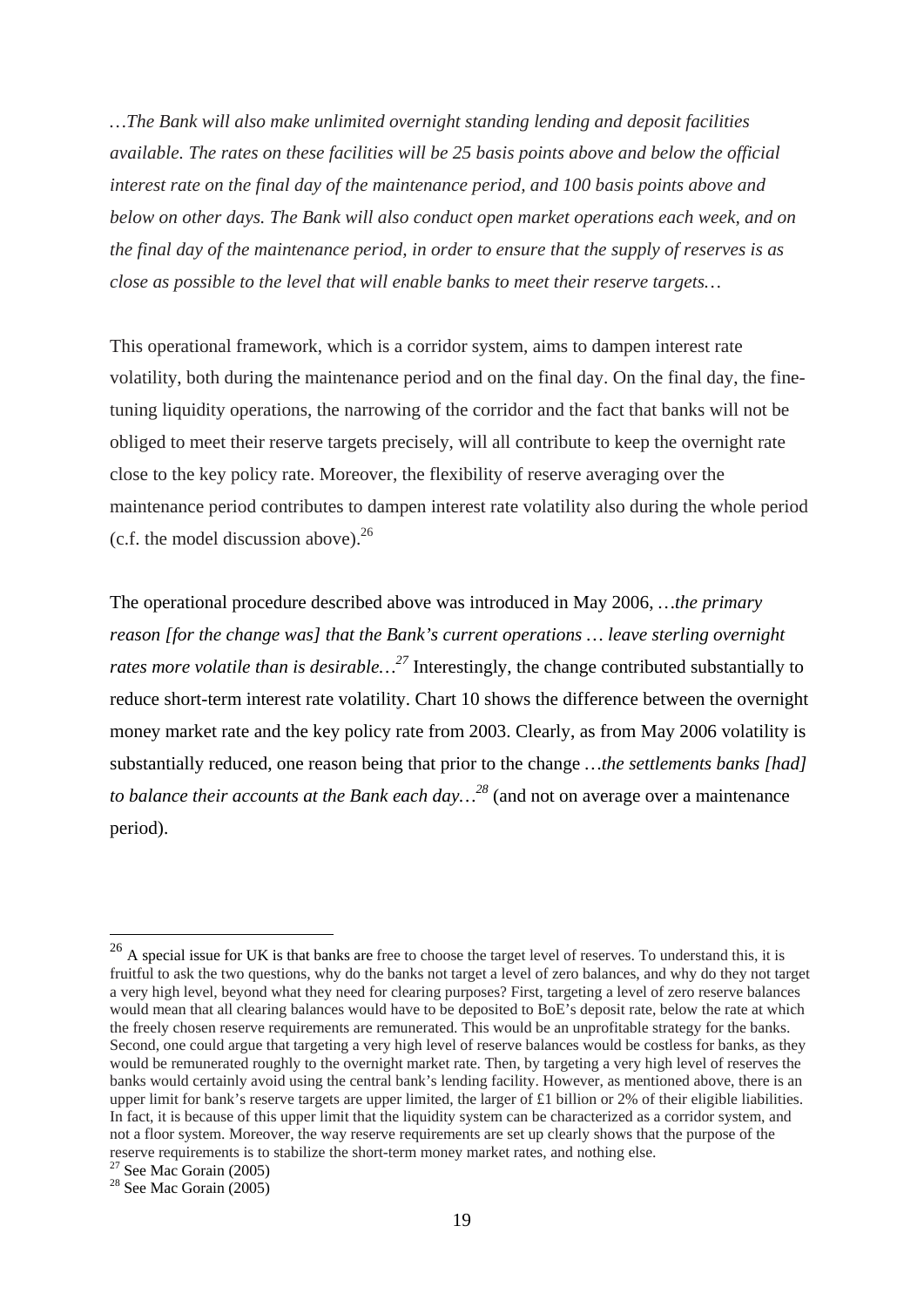

Chart 10. UK: The difference between the overnight money market rate and the key policy rate

Turning to the developments of interest rates during the financial crisis, chart 11 shows the lending and the deposit rate, the key policy rate (the Bank rate) and the overnight money market rate (SONIA). Until the turmoil started in August 2007 the overnight rate was close to the key rate, after which it was more volatile for some months. Then followed a relatively stable period, before volatility increased again substantially in the last quarter of 2008 after the failure of Lehman Brothers.



Chart 11. BoE's lending and deposit rate, the key policy rate and the SONIA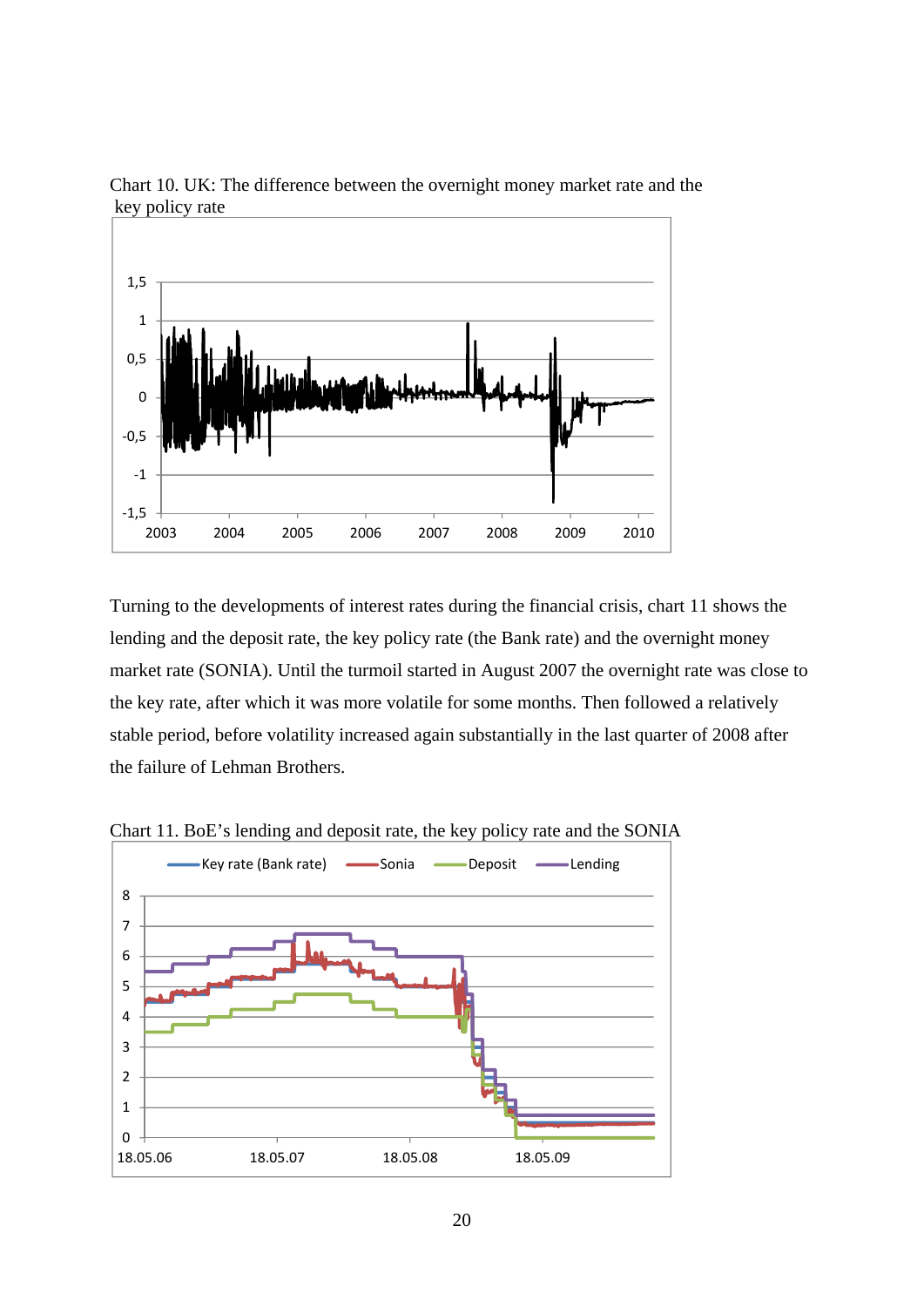To encounter the financial crisis, BoE, among other things, *…increased the size and frequency of the OMOs and further widened the collateral…*Moreover, as reserve balances at longer-term maturity were provided, the Bank *…expanded the range within which reserves were remunerated in order to accommodate the extra reserves…* Furthermore, BoE *…held ad hoc fine-tuning scheduled operations to drain the reserves injected through larger extended collateral long-term repo operations...29* These operations have a correspondence to our model. When the central bank increases the supply of long-term liquidity, the banks will at the same time need to deposit more reserve balances overnight. Then, if the central bank does not drain liquidity overnight, the overnight money market rate will fall. Hence in terms of our model, higher supply of long-term liquidity moves the supply curve to the right, and to stabilize short-term money market rates, the central bank must move the supply curve back to its origin by draining liquidity overnight (or over some other short period, say a week). This is exactly what BoE did, as *…The draining of reserves … served to offset the impact of a much larger stock of extended-collateral long-term repo OMOs on the Bank's balance sheet…30* 

On 5 March 2009 BoE announced additional measures. The Bank Rate was reduced by 0.5 percentage points to 0.5 per cent. An earlier established Asset Purchase Facility (APF) would be used to purchase assets, financed by the issuance of central bank reserves (the majority of purchases being UK gilts). As a consequence of the decision to finance asset purchases through the issuance of central bank reserves, it was decided to remunerate *all* reserves balances held by commercial banks at Bank Rate. Moreover, the usual system, in which banks choose monthly reserves targets, subject to an upper limit, to achieve on average over a maintenance period, was suspended. Reserves subsequently increased in line with the amount injected by asset purchases.

Describing the consequences of this,*…The decision to remunerate any positive level of reserves balances at Bank Rate removed the interest rate incentive for banks to lend funds in the overnight market at rates below Bank Rate… …as an increasing amount of reserves was* 

 $^{29}$  See Bank of England, Quarterly Bulletin 2008Q4, page 376, www.bankofengland.co.uk

<sup>&</sup>lt;sup>30</sup> See Bank of England, Quarterly Bulletin 2008Q4, page 376, www.bankofengland.co.uk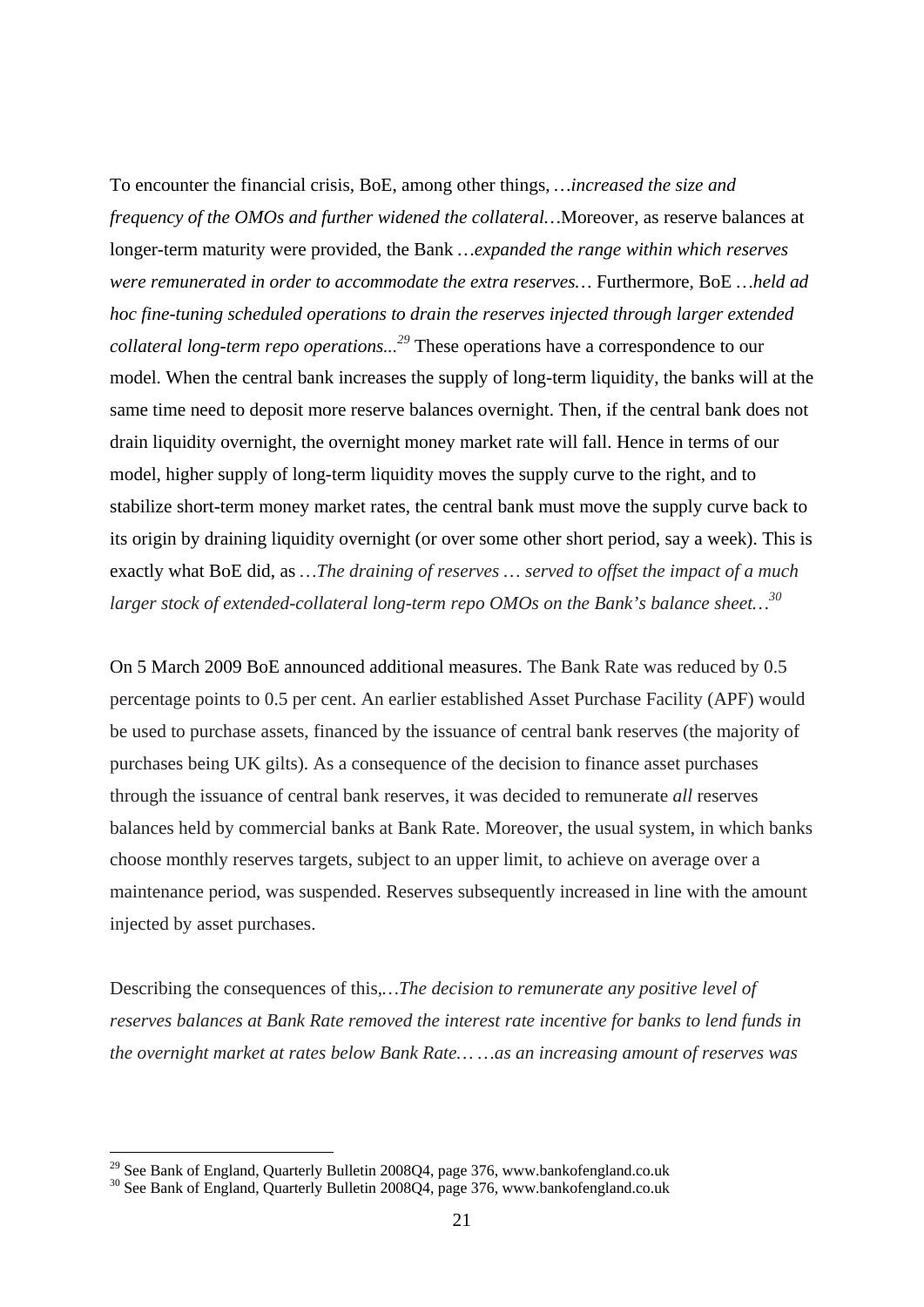*supplied through the asset purchase programme, the secured overnight rate fell and traded close to Bank rate...31*

In sum, after the change in March 2009 the Bank rate has constituted a floor for the overnight money market rate. Prior to the change, BoE had to drain liquidity to keep the overnight rate in line with the key rate. After the change however, any supply of liquidity is in line with the overnight rate being kept close to the key rate. In terms of our model, after the decision was made to remunerate all reserve balances at the key rate, the operational set up has some characteristics of a floor system.

#### *The liquidity system in Sweden*

In Sweden the objective of monetary policy *... is to keep inflation around 2 per cent per...32* The liquidity system is a corridor system. With the repo rate *...the Riksbank indicates what the overnight rate will be one week ahead... If there is a liquidity deficit in the banking system, the Riksbank supplies funds by buying securities through weekly repos. In the event of a liquidity surplus the Riksbank issues Riksbank certificates...The Riksbank conducts fine-tuning operations on a daily basis with the aim of stabilising the overnight rate.*

In July 2009 the repo rate was cut to 0.25 per cent. The lending rate and the deposit rate were cut to 0.75 and -0.25 per cent, respectively. This means that the deposit rate is negative. However, this negative rate of interest does not play an important role. Every day the Riksbank conducts fine-tuning operations so that banks can deposit or borrow liquidity to the repo rate plus/minus 10 basis points. Hence in practice, with a repo rate equal to 25 basis points banks can deposit liquidity at the central bank at the rate of 15 basis points. Only if banks fail to deposit liquidity at this rate of interest, they will need to use the deposit facility at the negative rate.<sup>33</sup> Chart 12 shows the central bank's deposit and lending rate, the repo rate

<sup>&</sup>lt;sup>31</sup> See Bank of England, Quarterly Bulletin 2009Q2, page 71-72, www.bankofengland.co.uk

<sup>32</sup> See www.riksbank.com.

<sup>&</sup>lt;sup>33</sup> To illustrate the minor importance of the negative deposit rate, the Riksbank gives the following example, ... *on 23 August [2009] the Riksbank drew in SEK 130 billion from the issue of Riksbank certificates at an interest rate of 0.25 per cent, while the banking system deposited SEK 167 billion in fine-tuning transactions at an interest rate of 0.15 per cent. On the same day, the banking system deposited only SEK 34 million at the negative deposit rate (-0.25 per cent). The negative deposit rate has not affected how much money the banks have deposited with the Riksbank at the deposit rate. The control system has thus continued to work in exactly the same way as previously...*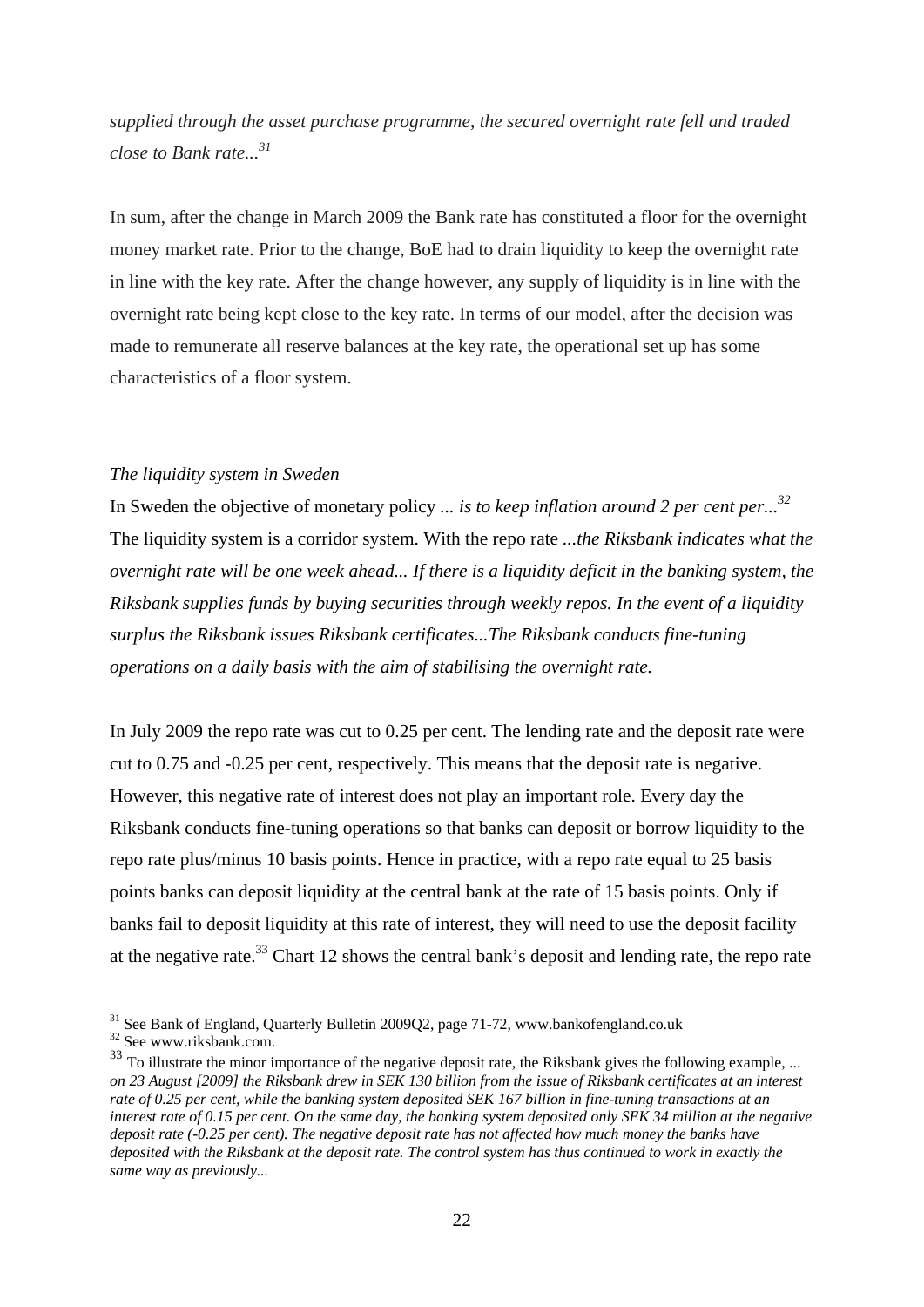(the key policy rate) and the tomorrow-next money market rate. Evidently, the Riksbank has managed to keep the short-term money market rate very close to the key policy rate.



Chart 12. The Riksbank's lending and deposit rate, the repo rate and tomorrow next

Whether this is a corridor or a floor system is a matter of definition. Sure, the system is a corridor system with a corridor of plus/minus 10 basis points. However, with such a narrow corridor, one could perhaps argue that the most important feature of a corridor system has been removed, namely the incentive to avoid using the central bank's standing facilities. With a very narrow corridor the hot potato problem disappears. In this sense, the Swedish liquidity system more looks like a floor system with a floor equal to the repo rate minus 10 basis points.

### *The liquidity system in Canada*

In Canada monetary policy *…is designed to achieve an inflation target of 2 per cent within a range of 1-3 per cent, and the proximate target (or instrument) of monetary policy is the overnight rate of interest…The Bank of Canada's framework can be broadly characterized as one with zero reserves and which has a target for the overnight interest rate at the midpoint of a 50-basis-point operating band…<sup>34</sup>* The government has an account at the central bank and

<u>.</u>

 $34$  See Engert et. al. (2008)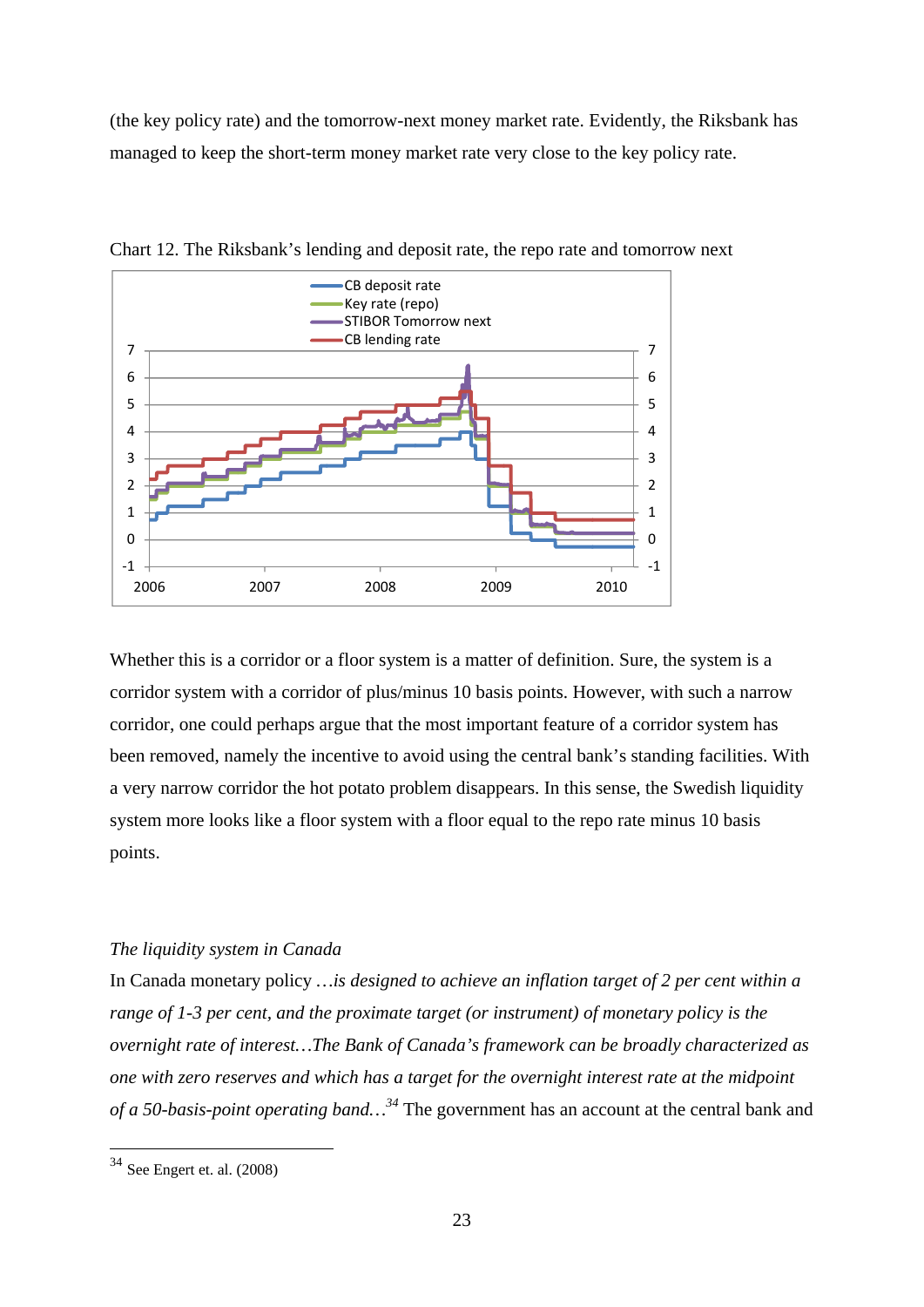the central bank needs to undertake fine tuning operations to steer the amount of liquidity, to achieve the goal of keeping the overnight interest rate close to the mid-point of the corridor.

On 21 April 2009 the Bank of Canada announced that the operating band would be narrowed, from 50 basis points to 25 basis points and that the target for the overnight rate would be the bottom of the new interval of ¼-½ per cent rather than the midpoint of the band. BoC communicated that *…the Bank will provide excess settlement balances to create the incentives for the overnight rate to trade at the bottom of the operating band, i.e., the target rate. By providing significantly more aggregate balances than required by participants…, overnight funds are expected to trade at ¼ per cent – the rate that the Bank of Canada pays on deposits…35*

With these changes BoC increased the supply of liquidity, beyond the need for settlement purposes, while at the same time, the overnight interest rate approached the floor of the corridor, see chart 13. Hence it seems that BoC moved in the direction of a floor system, at least temporarily.



Chart 13. BoC's lending and deposit rate, the key rate and the overnight rate

<u>.</u>

<sup>35</sup> See press release 21 April 2009, www.bankofcanada.ca.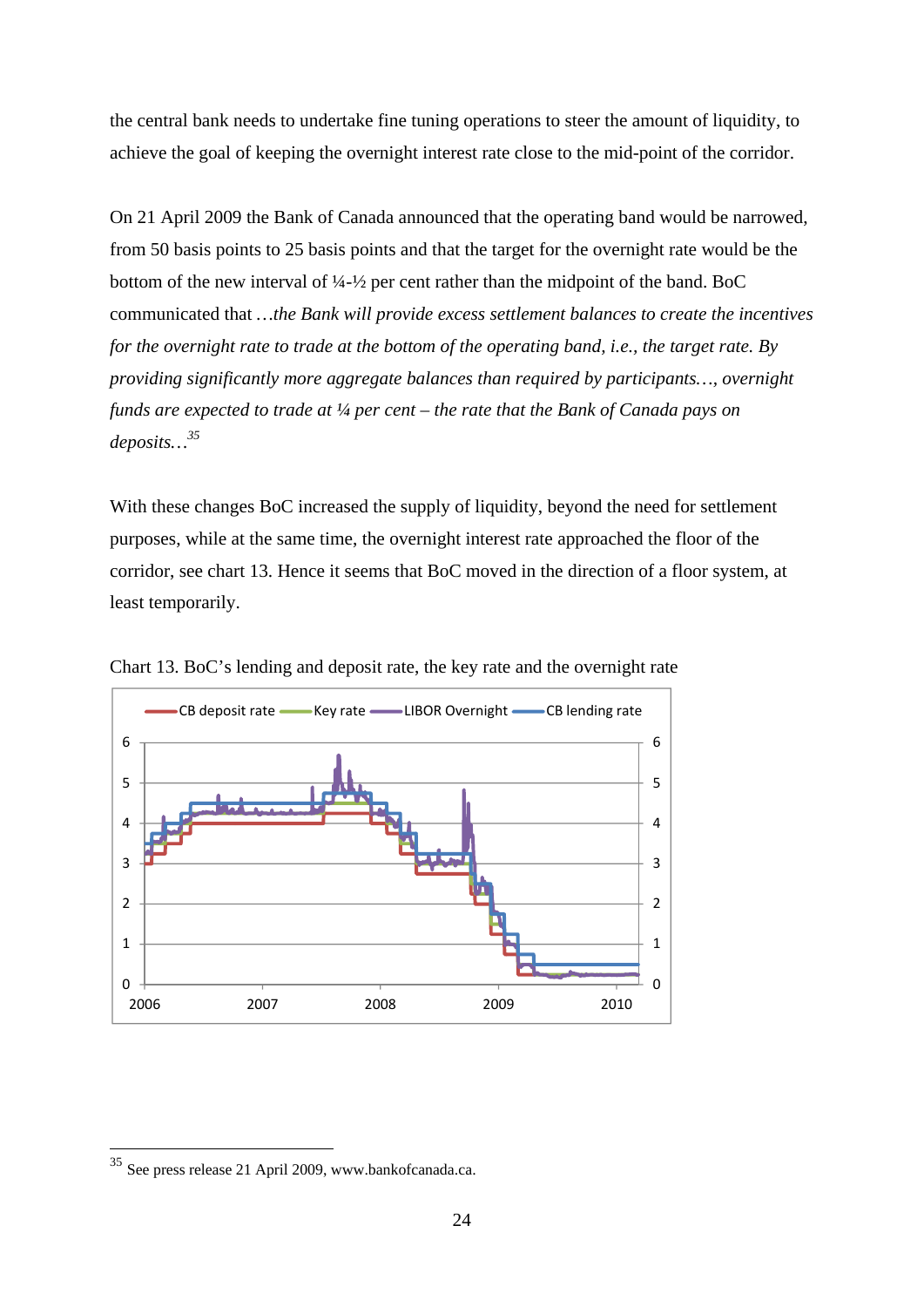#### *The liquidity system in New Zealand*

In New Zealand the objective of monetary policy is *...to keep inflation between 1 and 3 percent on average over the medium term. The Bank implements monetary policy by setting the Official Cash Rate (OCR)…*36...*The standing liquidity facilities are designed to ensure that domestic overnight interbank borrowing/lending rates stay close to the OCR...*<sup>37</sup>

In New Zealand settlement account balances are remunerated. Each account holder at the central bank has an individual assigned tier, and *...The Reserve Bank remunerates account balances at or below the assigned tier at the OCR. For balances in excess of the assigned tier, the remuneration rate is the OCR less 100 basis points..*. Based on a certain method, demand for settlement balances are calculated, and the amount of liquidity allocated to a bank *...should satisfy its cash requirements for all but the most extreme circumstances..*. The interpretation is that the central bank provides sufficient liquidity to the banking sector, and, as reserves for settlement purposes are remunerated at the OCR rate, the overnight money market rate stays close to it. Hence the liquidity system in New Zealand has characteristics of a floor system, even though it in principle is a corridor system. Chart 14 shows the official cash rate and the overnight money market rate. The overnight money market rate has been kept close the OCR during the whole financial crisis.



Chart 14. The key rate and the overnight rate in New Zealand

<sup>&</sup>lt;sup>36</sup> See <u>www.rbnz.govt.nz</u>.

 $\frac{37 \text{ This and the two other quotations below are taken from Nield (2008).}}$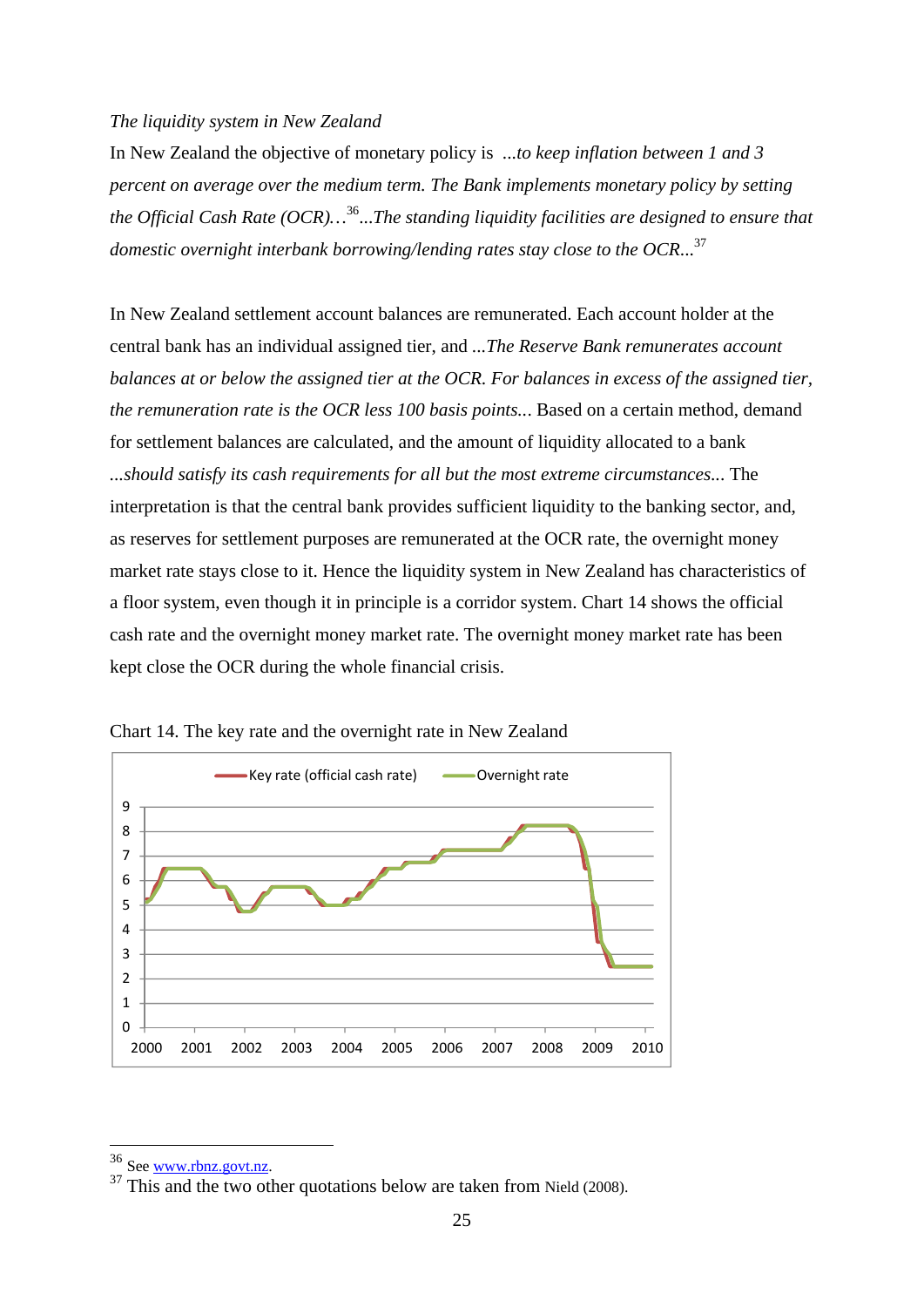# *The liquidity system in Switzerland*

In Switzerland *…the monetary policy strategy consists of the following three elements: a definition of price stability38, a medium-term inflation forecast and – at operational level – a target range for a reference interest rate, the three-month Libor for Swiss francs…39*

Hence the Swiss National Bank (SNB) sets a target range for the three-month Swiss franc Libor. *…As a rule, this target range extends over one percentage point, and the SNB generally aims to keep the Libor in the middle of the range. It steers the three-month Libor indirectly, influencing the situation in the short-term money market by means of open market operations…* 

Repo transactions are the central bank's major monetary policy instrument and repo auctions are normally held daily. Moreover, *…Repo transactions are generally concluded with a oneweek maturity. In special circumstances, the maturity may vary from one day (overnight) to one year. The National Bank sets the maturity of repo transactions in such a way that it is able to influence money market rates on a daily basis. Due to the maturity structure of the repo transactions, the commercial banks have to request liquidity almost every day to ensure they have the sight deposits required to meet minimum reserve requirements…*

Chart 15 shows the target for the three-month LIBOR (mid-point of the interval), the target band for the LIBOR, the three-month LIBOR, and the repo rate. In March 2009 the target for the three-month LIBOR was reduced to 0-0.75 per cent, and from June 2009 the central bank decided to bring the LIBOR down to around 25 basis points (hence as from June 2009 the target is somewhat lower than the mid-point of the interval). The repo rate is low, just a few basis points higher than zero. By using market operations the Swiss National Bank seems to keep the three-month LIBOR close to the target. Hence the liquidity system of the SNB has characteristics of a corridor system.

 $38$  The SNB equates price stability with a rise in the national consumer price index (CPI) of less than 2% per annum.

<sup>&</sup>lt;sup>39</sup> This quotation and the quotations below are taken from http://www.snb.ch/en/mmr/reference/snb\_legal\_geldpol\_instr/source and http://www.snb.ch/en/iabout/monpol/id/monpol\_instr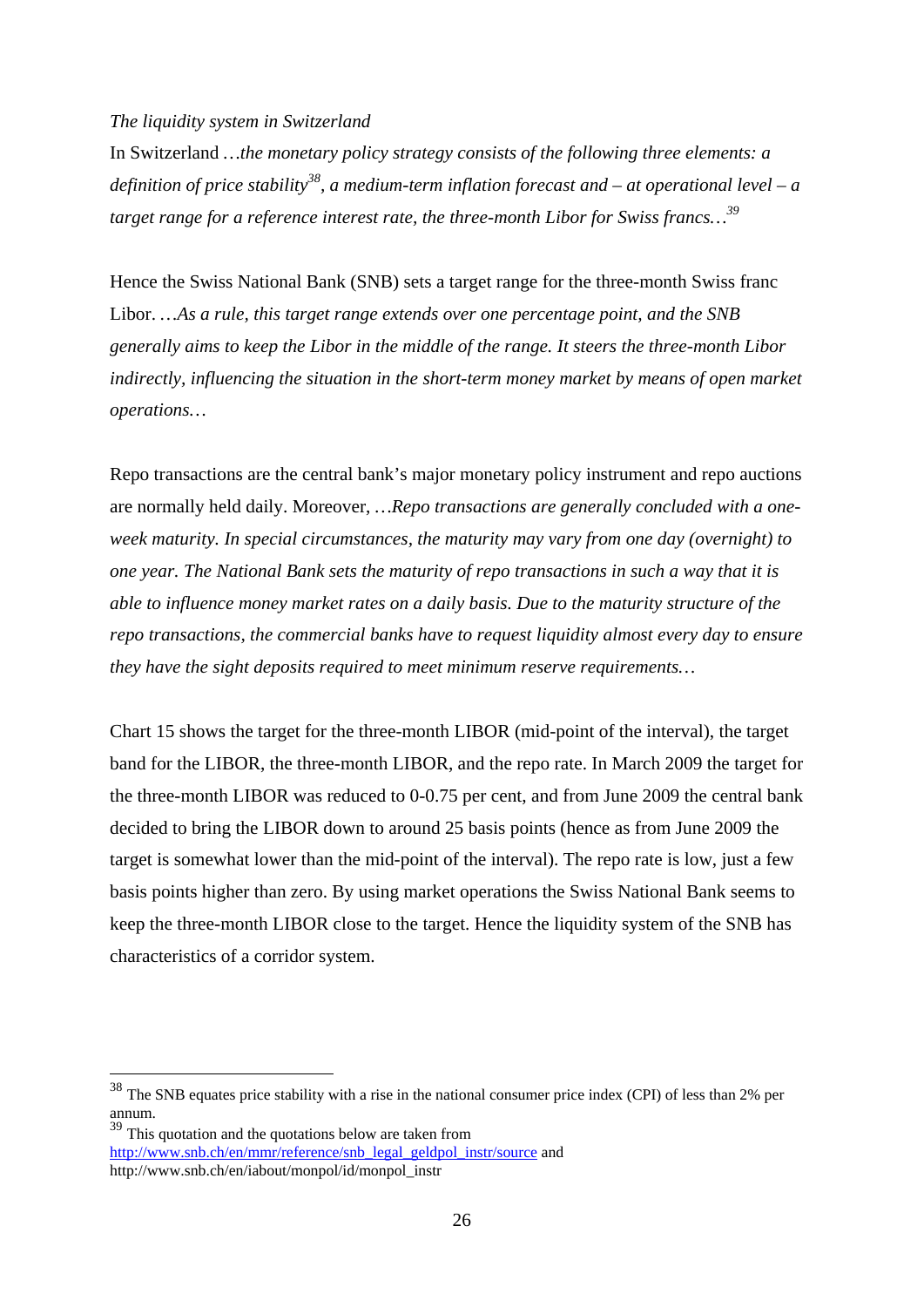To our knowledge, the Swiss National Bank is the only central bank which targets the threemonth LIBOR directly. Until late summer 2007 the repo rate was around 25 basis points lower than the three-month LIBOR, the latter being roughly in line with the target. Then, as in other countries, money market risk premium rose, creating a larger deviation between money market rates and expected overnight rates. For Switzerland, this is mirrored in the greater deviation between the repo rate and the LIBOR rate as from late summer 2007. To keep the three-month LIBOR at target, liquidity had to be provided at a lower rate of interest, that is, the repo rate (the black line) was reduced. This corresponds to what other central banks also faced, as policy rates needed to be cut more, in line with higher money market risk premium, in order to keep the money market rates at the desired level.

Chart 15. SNB's lending and deposit rate, the three-month LIBOR, target for three-month LIBOR and the repo rate



### **5. Final remarks**

Developments during the financial crisis of 2008 and 2009 have, at least temporarily, changed the way monetary policy is implemented in many countries. Before the crisis, most countries implemented policy through some form of a corridor system. The key feature of a corridor system is that it is costly for banks to use the central bank's standing facilities for deposits and lending. Provided that this cost is sufficiently large, the system will encourage interbank trading. However, for given values of the central bank's rate, the system also implies a tight link between the quantity of central bank reserves and the overnight interest rate: The central bank cannot control the two independently. In contrast, a floor system has almost the opposite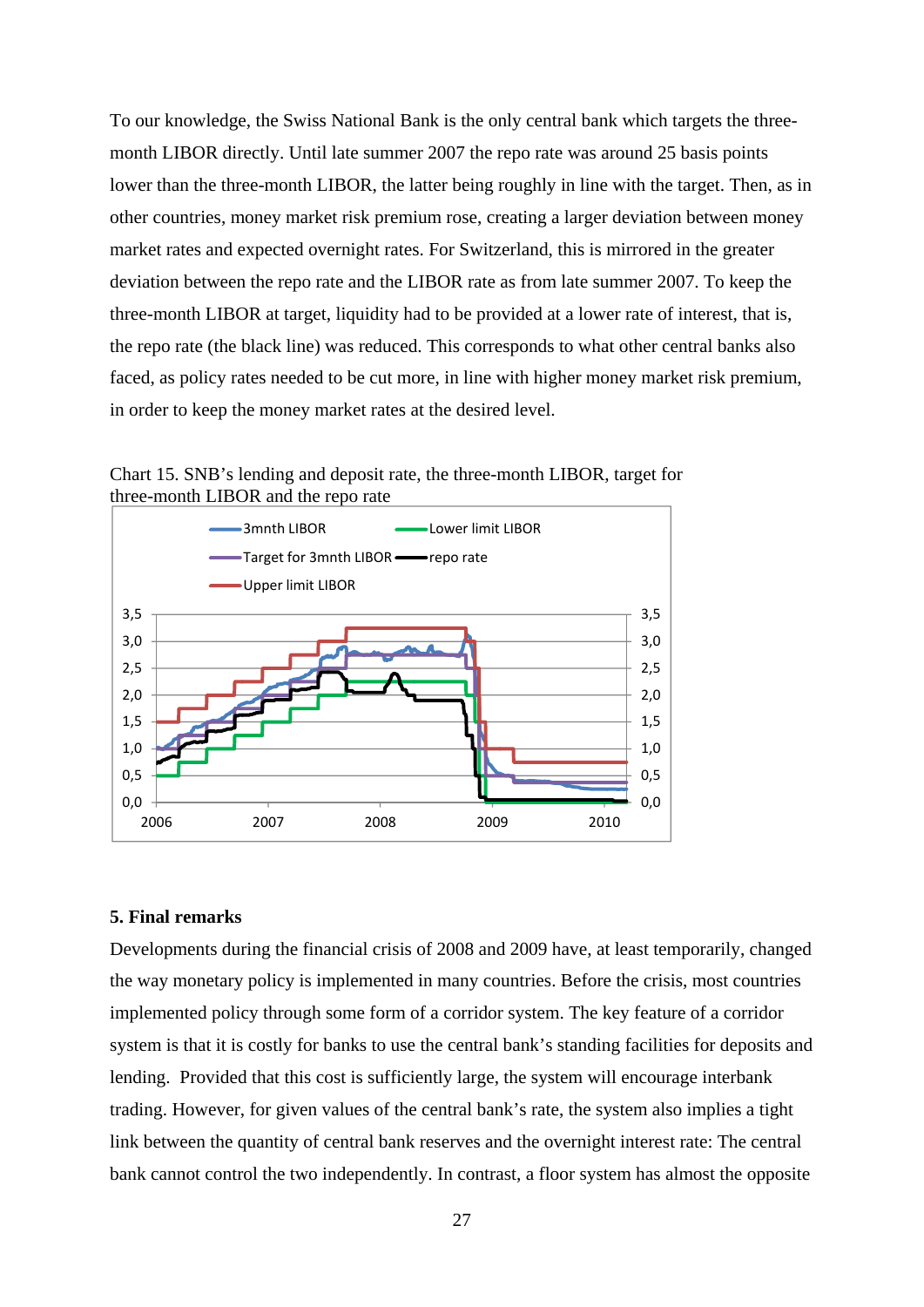features: there are limited incentives for interbank trading, but the central bank can control the overnight rate and the level of excess reserve balances independently. During the crisis, the need to supply more reserve balances meant that many central banks found it necessary to move towards a floor system, in order to break the link between reserves and the overnight interest rate.

In our discussion, we compare the *pure forms* of corridor and floor systems. However, one could in principle see these two as extremes, with a continuum of systems in between. For instance, a corridor system with a very narrow corridor (say of  $+/- 10$  basis points) will in practice not be much different from a floor system. The same can be said about a corridor system that remunerates only required reserves at the key policy rate, but sets the reserve requirement at a very high level relative to what is needed for settlement purposes. Such adjustments to a pure corridor system will dampen the incentives for interbank trading, but at the same time limit the potential deviation between the overnight rate and the key policy rate if there is a need to increase the quantity of reserve balances. Within the framework of our discussion, any change that makes it less costly or less likely for banks to use the central bank's standing facilities can be seen as a move away from the pure version of a corridor system towards a floor system.

Norges Bank implements monetary policy through a relatively pure version of a floor system. In this sense, the Norwegian system represents a corner solution in an international comparison. During the unusual conditions that prevailed during 2008 and 2009 the floor system in Norway worked well. Norges Bank was able to supply ample amounts of liquidity to banks, both short-term and long-term, without risking any ambiguity about the stance of monetary policy. That being said, we have no foundation that enables us to claim that a floor system is the optimal system over time, both under normal and stressed conditions. It may well be the case that a corridor system is superior to a floor system in normal times, as it creates more incentives for interbank activity. Though the evidence is unclear, more interbank activity may be sound for financial stability. Furthermore, with a structural liquidity shortage in the banking system, banks' collateral costs are lower in a corridor system than in a floor system.

One interesting question is whether the financial crisis has taught central banks around the world any lessons about the implementation of monetary policy. Do the experiences of the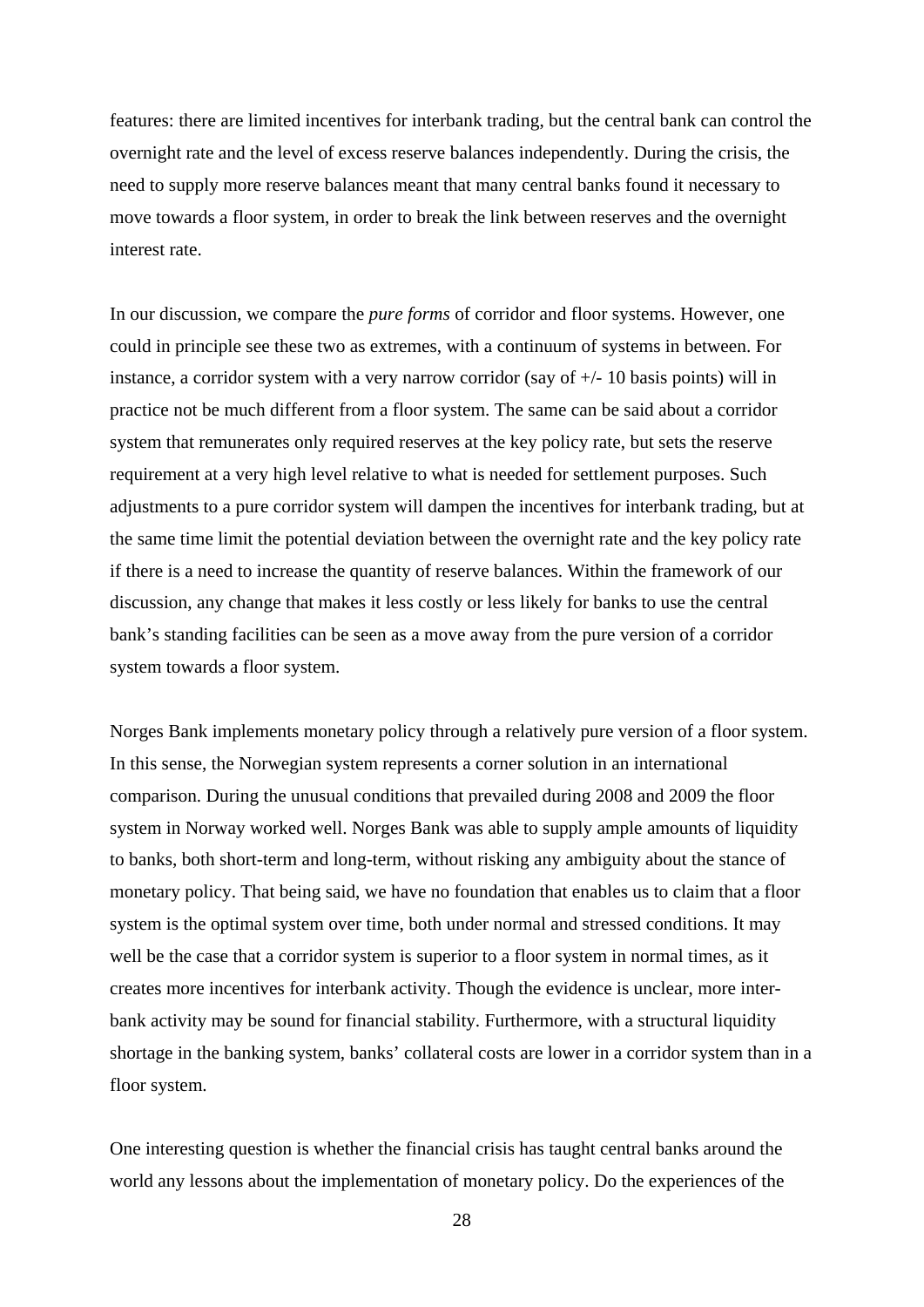crisis suggest that any permanent changes are warranted? We do not have the answer to this question. One way to proceed could be to look for an optimal point on the scale between the pure versions of corridor and floor systems. The criterion for optimality would be whether it works well both under normal and stressed conditions, taking into account the relative frequency of the two states. Another line of thinking would be to build some ex-ante flexibility into the systems, for instance by practicing an adjustable width of the corridor: wide under normal conditions in order to encourage interbank activity, and narrow under stressed conditions to enable supply of excess liquidity while at the same time retaining control over short-term market rates. A third way would be to return to the systems that were in place before the crisis, and to adapt them again (on a discretionary basis) should a new crisis emerge in the future. All in all, it is too early to say whether the systems for implementing monetary policy around the world will change permanently following the financial crisis of 2008/09.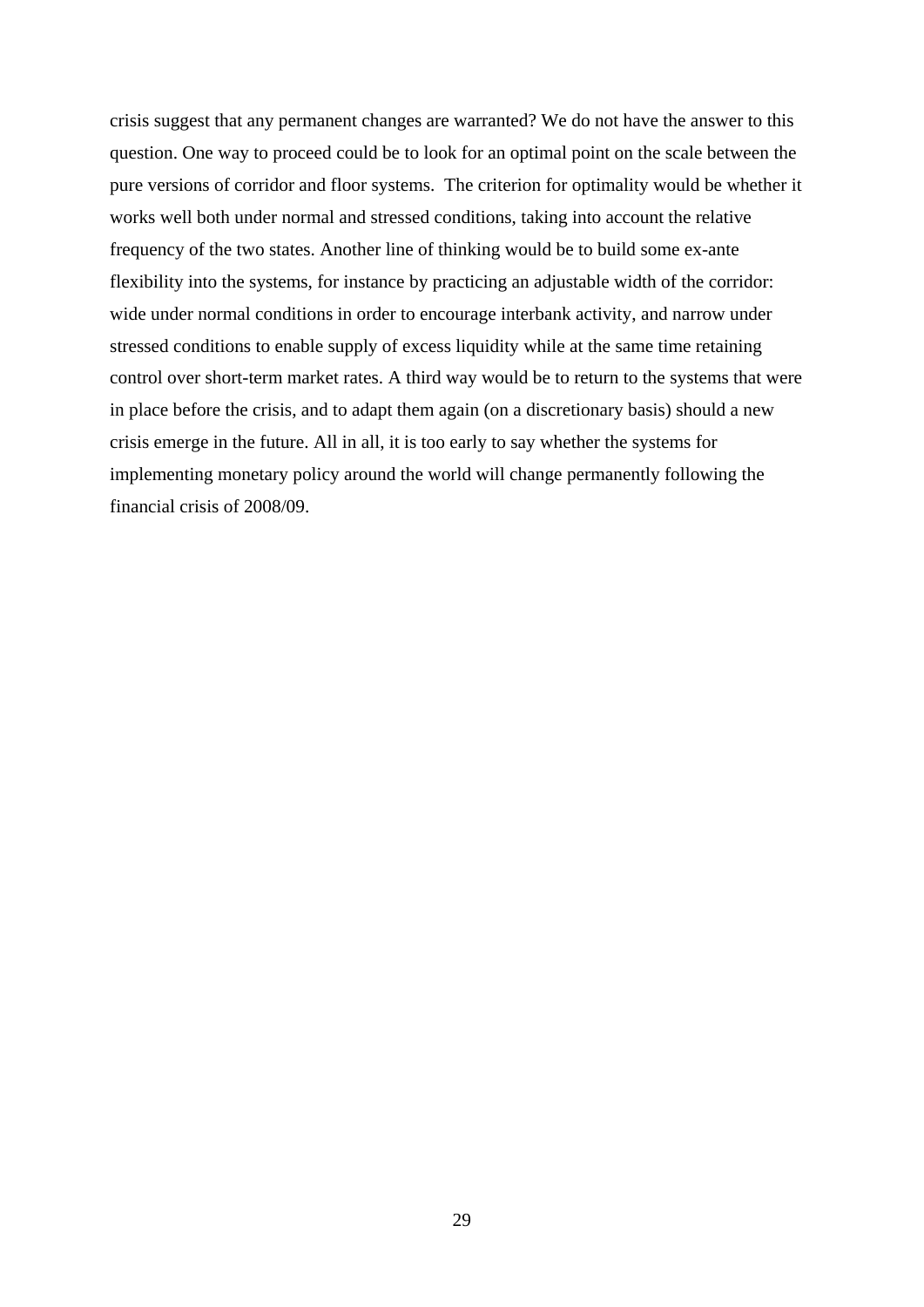# **References**

Bank of England (2008) "The Development of the Bank of England's Market Operations", see www.bankofengland.co.uk

Bech, M. L. and E. Klee (2009) "The Mechanics of a Graceful Exit: Interest on Reserves and Segmenttion in the Federal Funds Market", Federal Reserve Bank of New York Staff Reports no. 416

Bernhardsen, T., A. Kloster, E. Smith and O. Syrstad (2009) "The financial crisis in Norway: effects on financial markets and measures taken", *Financial Markets and Portfolio Management*, 23, 361-381

Bowman, D., E. Gagnon and M. Leahy (2010) "Interest on Excess Reserves as a Monetary Policy Instrument: The Experience of Foreign Central Banks", Board of Governors of the Federal Reserve System, International Finance Discussion Paper 996.

Disyatat, P. (2008) "Monetary policy implementation: Misconceptions and their consequences", BIS Working Papers no 269.

ECB (2008) "The Implementation of Monetary Policy in the Euro Area, General Documentation on Eurosystem Monetary Policy Instruments and Procedures", see www.ecb.org

Engert, W., T. Gravelle and D. Howard (2008) "The Implementation of Monetary Policy in Canada", Discussion Paper 2008/9, see www.bankofcanada.ca

Fidjestøl, A. (2007) "The central bank's liquidity policy in an oil economy", *Economic Bulletin* 4/07, pp 136-145, see www.norges-bank.no

Goodfriend, M. (2002) "Interest on Reserves and Monetary Policy", *FRBNY Economic Policy Review* 8 no. 1

Keister, T., A. Martin and J. McAndrews (2008) "Divorcing Money From Monetary Policy", *FRBNY Economic Policy*, September 08, 41-55

Mac Gorain, S. (2005) "Stabilising short-term interest rates",Quarterly Bulletin winter 2005, 462-470, see www.bankofengland.co.uk

Nield, I. (2008) "Evolution of the Reserve Bank's liquidity facilities", Bulletin vol. 71, December 2008/4, Reserve Bank of New Zealand

Rochet, J-C and J. Tirole (1996) "Interbank Lending and Systemic Risk", *Journal of Money, Credit and Banking*, vol. 28, no. 4, pp. 733-762